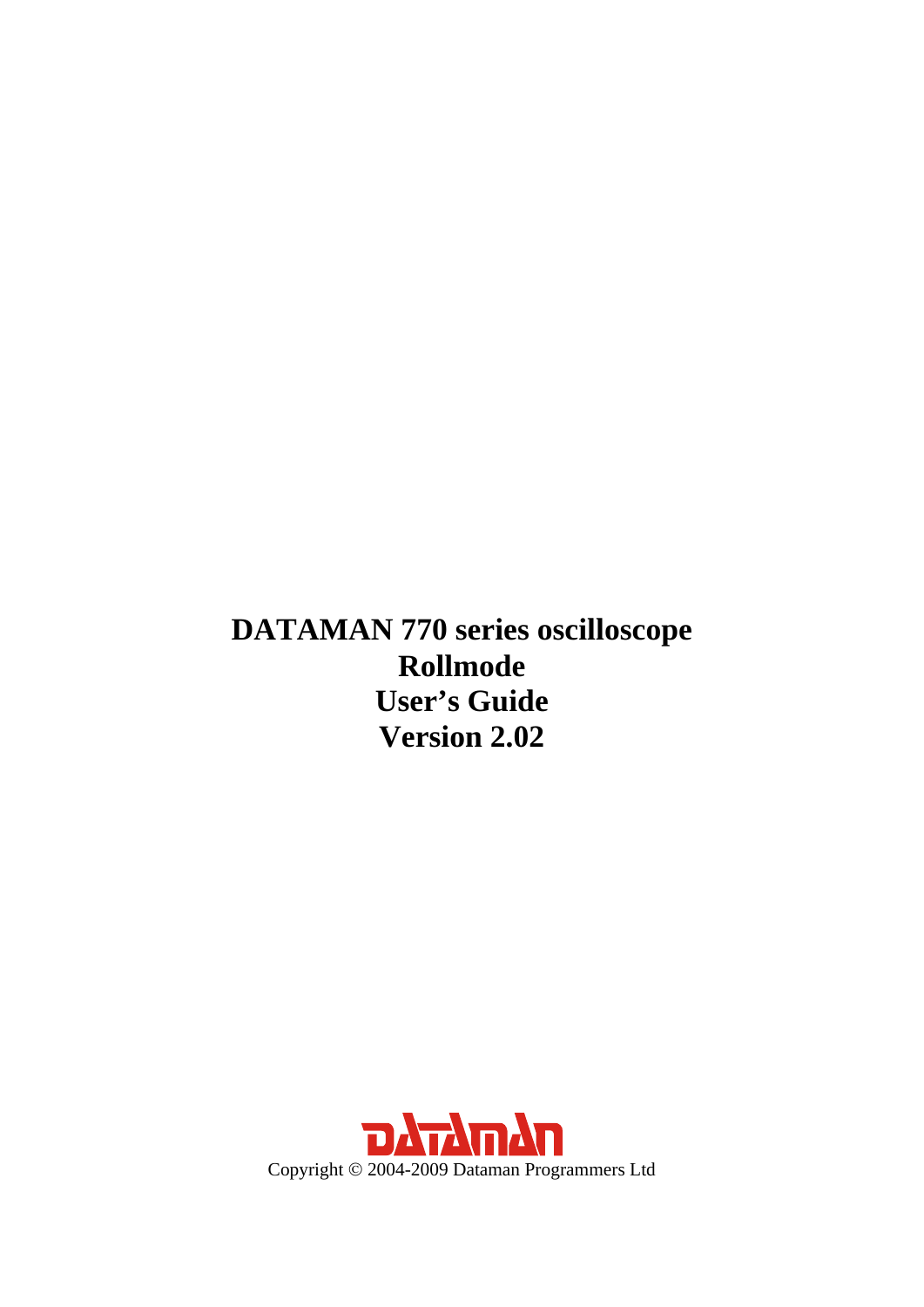For any further information or consultations, please contact us via phone or preferably e-mail on the following address:

#### Address:

 Dataman Programmers Ltd Station Road Maiden Newton Dorset DT2 0AE United Kingdom

### Phone:

 Sales/General information: +44 (0) 1300 320719 Technical support: +44 (0) 1300 322903

#### Fax:

All Enquiries: +44 (0) 1300 321012

#### Internet:

| URL:    | http://www.dataman.com/                   |
|---------|-------------------------------------------|
| e-mail: | $support@dataman.com - technical support$ |
|         | sales @dataman.com - sales                |
|         | info@dataman.com - other information      |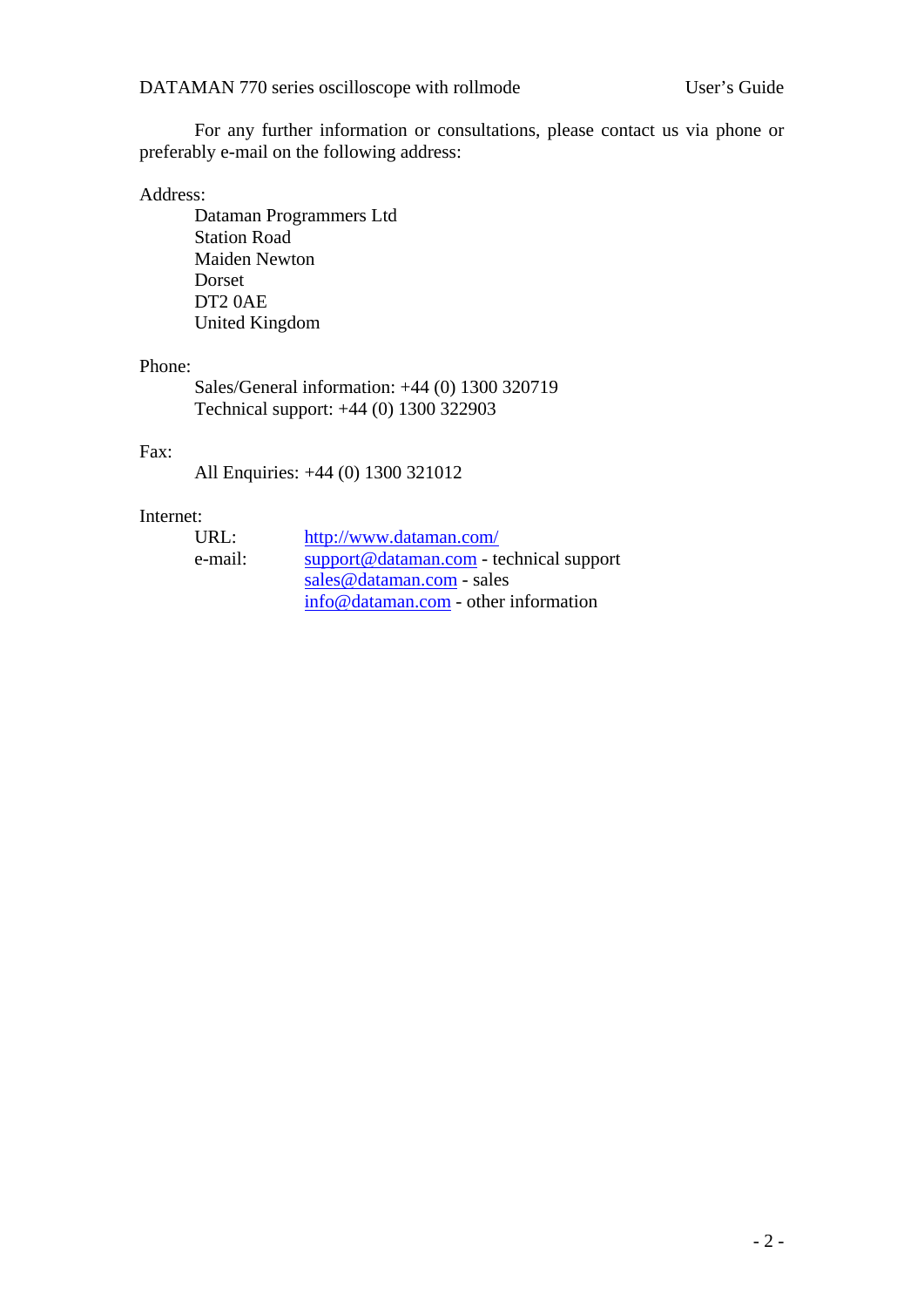# Contents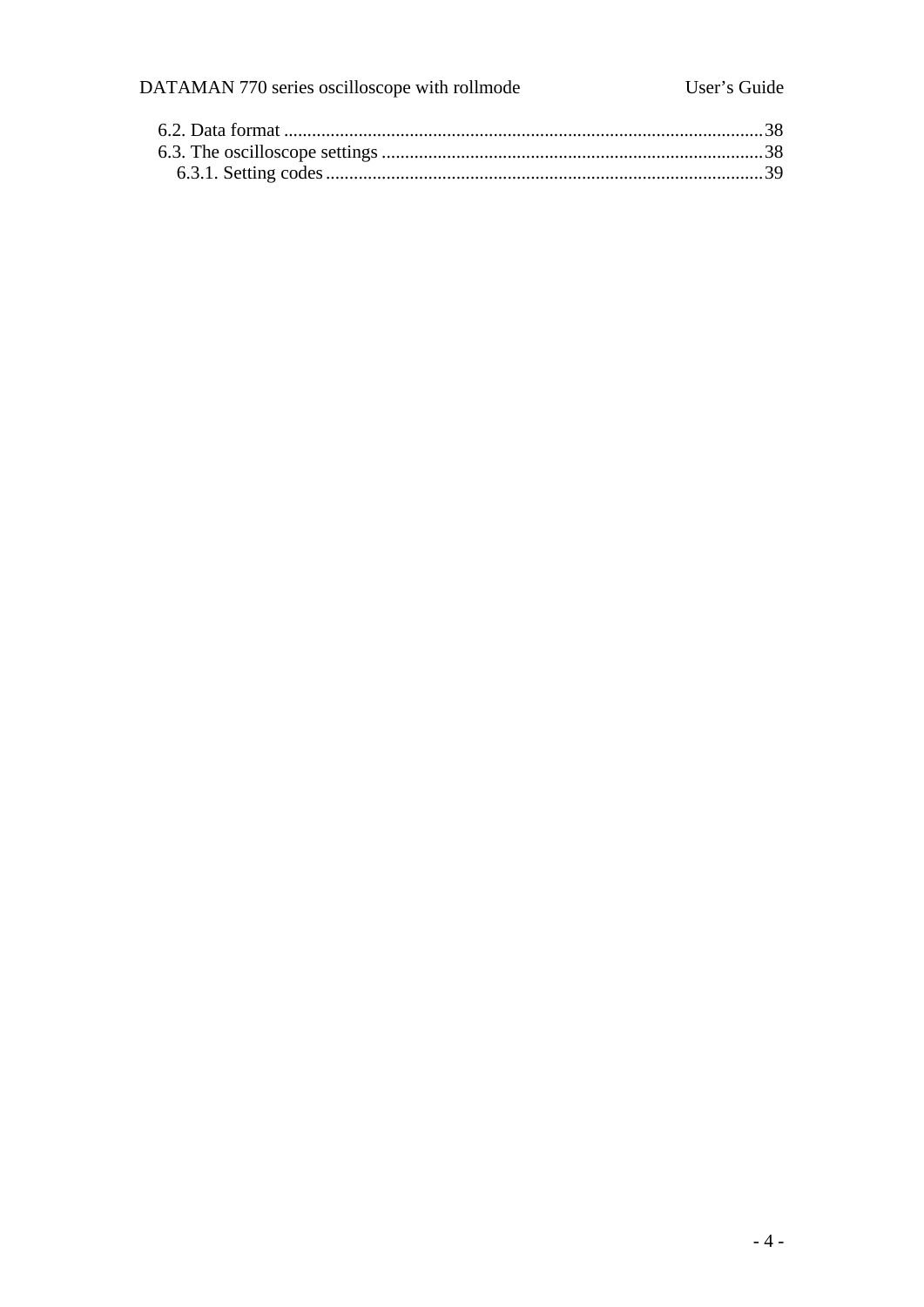# Figures and tables

| Fig. 5.3.1.7. – Viewer screens with waveform cursors and time synchro mark31 |  |
|------------------------------------------------------------------------------|--|
|                                                                              |  |
|                                                                              |  |
|                                                                              |  |
|                                                                              |  |
|                                                                              |  |
|                                                                              |  |
|                                                                              |  |
|                                                                              |  |
|                                                                              |  |
|                                                                              |  |
|                                                                              |  |
|                                                                              |  |
|                                                                              |  |
|                                                                              |  |
|                                                                              |  |
|                                                                              |  |
|                                                                              |  |
|                                                                              |  |
|                                                                              |  |
|                                                                              |  |
|                                                                              |  |
|                                                                              |  |
|                                                                              |  |
|                                                                              |  |
|                                                                              |  |
|                                                                              |  |
|                                                                              |  |
|                                                                              |  |
|                                                                              |  |
|                                                                              |  |
|                                                                              |  |
|                                                                              |  |
|                                                                              |  |
|                                                                              |  |
|                                                                              |  |
|                                                                              |  |
|                                                                              |  |
|                                                                              |  |
|                                                                              |  |
|                                                                              |  |
|                                                                              |  |
|                                                                              |  |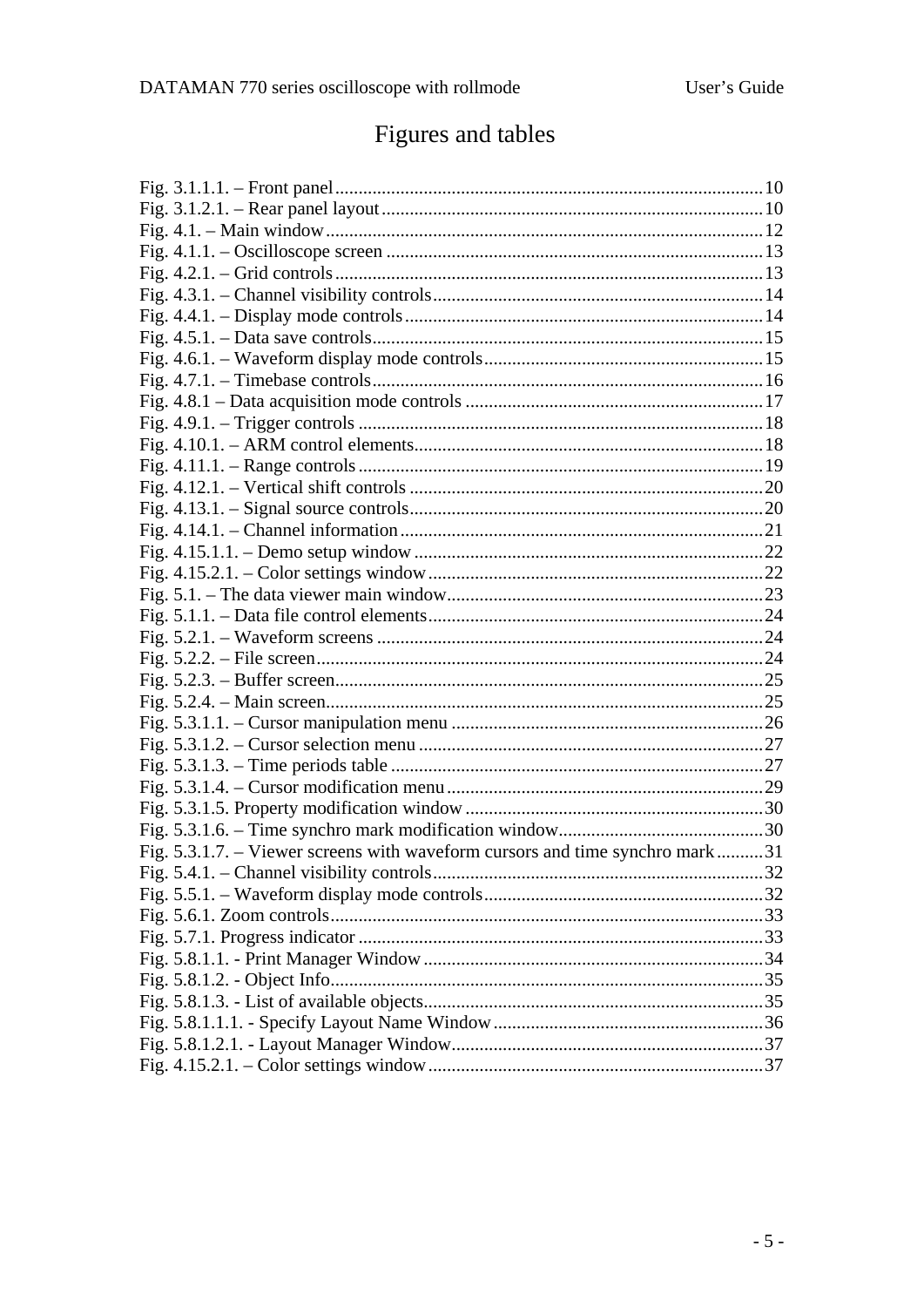# <span id="page-5-0"></span>**Software License Agreement**

This legal document is an agreement between you, the end user, and Dataman Programmers Ltd. By installing this product on your computer, you are agreeing to become bound by the terms of this agreement and warranty conditions.

1. GRANT OF LICENSE. Dataman Programmers Ltd as Licensor, grants you, the Licensee, a nonexclusive right to use and display this copy of the roll-mode software (hereinafter the "SOFTWARE"), device and accompanying written materials, on a single COMPUTER at a single location and only together so long as you comply with the terms of this License.

2. OWNERSHIP. As the LICENSEE, you own the magnetic or other physical media on which the SOFTWARE is originally or subsequently recorded or fixed, but an express condition of this License is that Dataman Programmers Ltd retains title and ownership of the SOFTWARE recorded on the original disk copy(ies) and all subsequent copies of the software, regardless of the form or media in or on which the original and other copies may exist. This License is not a sale of the original SOFTWARE or any copy.

3. COPY RESTRICTIONS. This SOFTWARE, device and accompanying written materials are copyrighted. Unauthorized copying or copy attempt of the device, including module which has been modified or included with any other system, or of written materials is expressly forbidden. It is, however, allowed to pass SOFTWARE on as the DEMO version. You may be held legally responsible for any copyright infringement which is caused or encouraged by your failure to abide by the terms of this License.

4. DISCLAIMER OF THE WARRANTY OF ANY KIND CONCERNING SOFTWARE. This SOFTWARE and accompanying written materials are provided "AS IS" without a warranty of any kind. Further, Dataman Programmers Ltd does not warrant, guarantee or make any representations regarding the use, or the results of use, of the SOFTWARE, device or written materials in terms of correctness, accuracy, reliability, currentness, or otherwise. The entire risk as to the results and performance of the software is assumed by you.

# **Precautions**

Please follow these recommendations to avoid any possible problems that might occur while using the oscilloscope:

- read the User's Guide

- always connect device using USB cable, which is the part of the package.

- never connect voltage higher than 200Vp between the measuring ground and the input. This value is valid for frequencies lower than 100 kHz. Over this frequency, the voltage lowers with rising frequency. For example voltage of 100Vp with frequency 200 kHz is the limit. You can always connect voltage with peak value up to 4 times the input range set (32 time the sensitivity in v/div) independent on frequency.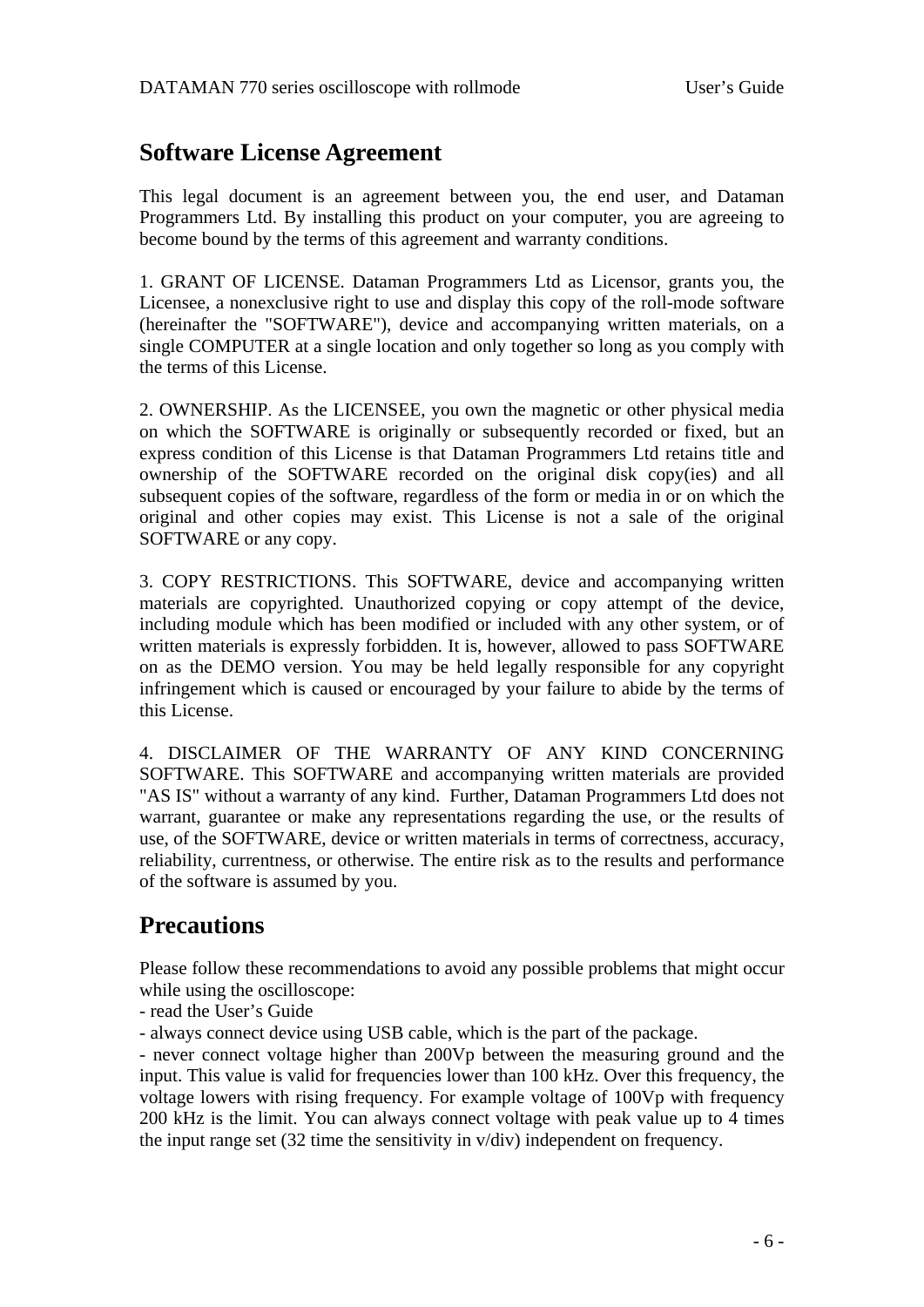- never connect voltage lower than –10V and higher than +13V to the external triggering input (frequency lower than 20 kHz). Over 20 kHz, voltage lower than – 0.5V or higher than +4V is not recommended.

- the measuring ground is common for all of the measuring connectors. The voltage connected to one of these grounds appears also on the rest two of them. Do not connect different voltages to the grounds of the measuring connectors. It can destroy the measuring instrument and/or the measured device.

- when the voltage above 50V is connected to one of the measuring connector's ground, touching the rest of two of them can be dangerous for your helth.

- when you connect the voltage higher then 50V to the measuring ground, please be sure, that the instrument is dry. If you brought the instrument from the colder environment please wait until it warms up to the temperature of the new environment.

- when the voltage higher than 50V is connected to the measuring ground, for safety reasons we recommend connect the chassis ground of the instrument (connector on the back side of the instrument) to the ground of the environment (i.e. main's ground, water pipe, etc...). The grounding cable is in the standard package.

- do not connect voltage higher than 500 Vp to the measuring ground. Also the V \* Hz factor should be lower than 50000. For example if the voltage is 500V its frequency should be lower than 100 Hz.

- never disassemble the device, since there are no user serviceable parts inside.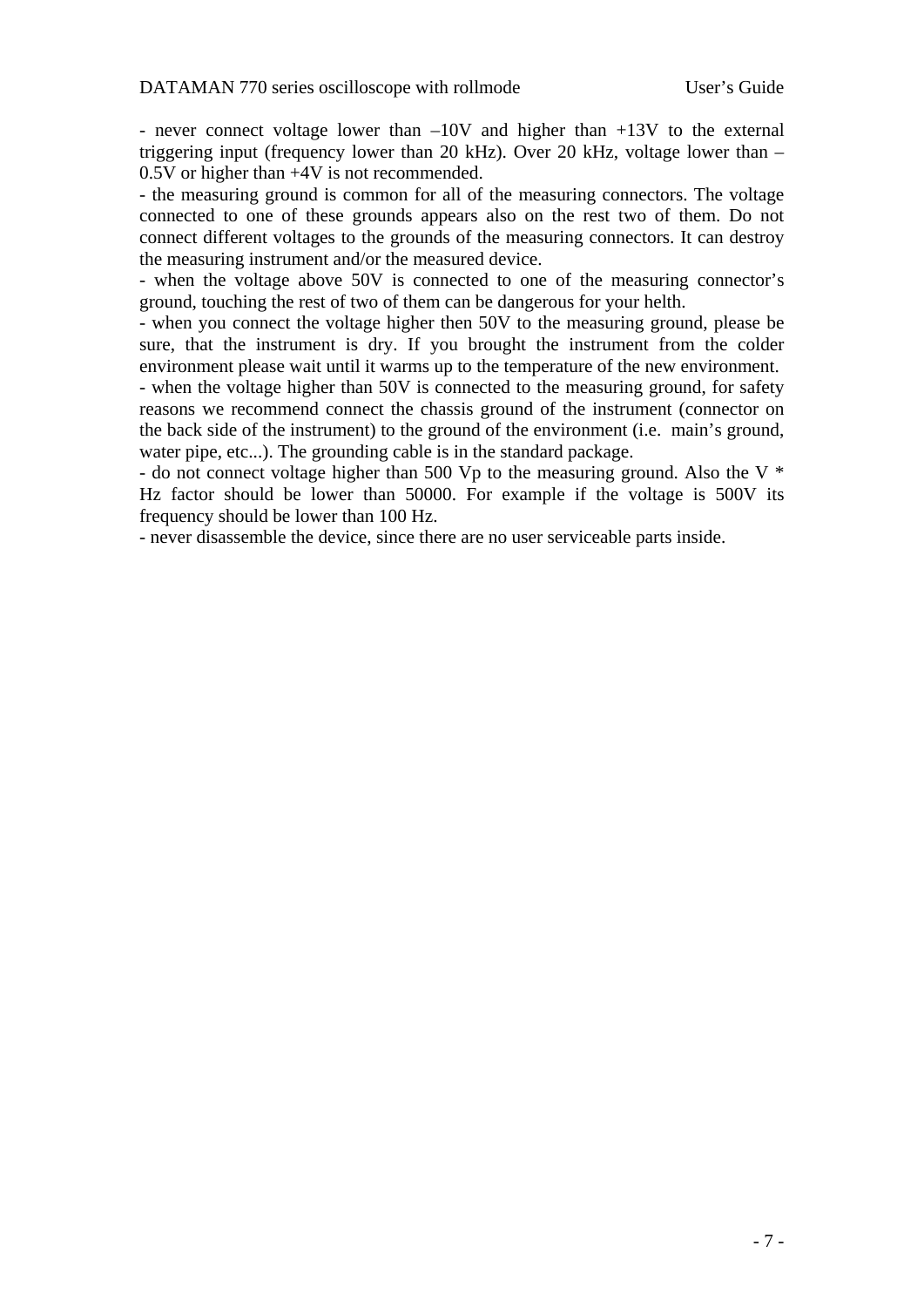# <span id="page-7-0"></span>**1. Installation**

# **1.1. Requirements**

Minimum configuration:

- PC PENTIUM compatible computer with speed of at least 300MHz
- 64MB RAM
- CD-ROM
- VGA with resolution 800 x 600
- USB port
- mouse or other tracking device
- at least 20MB free space on the hard drive
- MS Windows 98 SE, ME, 2000, XP, Vista

Recommended configuration:

- PC PENTIUM compatible computer with speed of at least 1.5GHz
- 128MB RAM
- CD-ROM
- VGA with resolution at least 1024x768
- USB port 2.0
- mouse or other tracking device
- at least 20MB free space on the hard drive
- MS Windows 98 SE, 2000, XP, Vista

# **1.2. Hardware installation**

 Connect one end of the cable to the computer, and the other end to the device. Proceed with the software installation.

**WARNING: Always use the cable which is the part of the package. Usage of an improper cable can cause problems with communication with the computer.** 

# **1.3 Software installation**

The software and the device drivers are located on the enclosed CD. Insert the CD into the CD-ROM drive. Then follow the instructions of the setup program that should launch automatically. If the CD autorun is not enabled in your computer's settings, please run the file *autorun.exe* from the CD.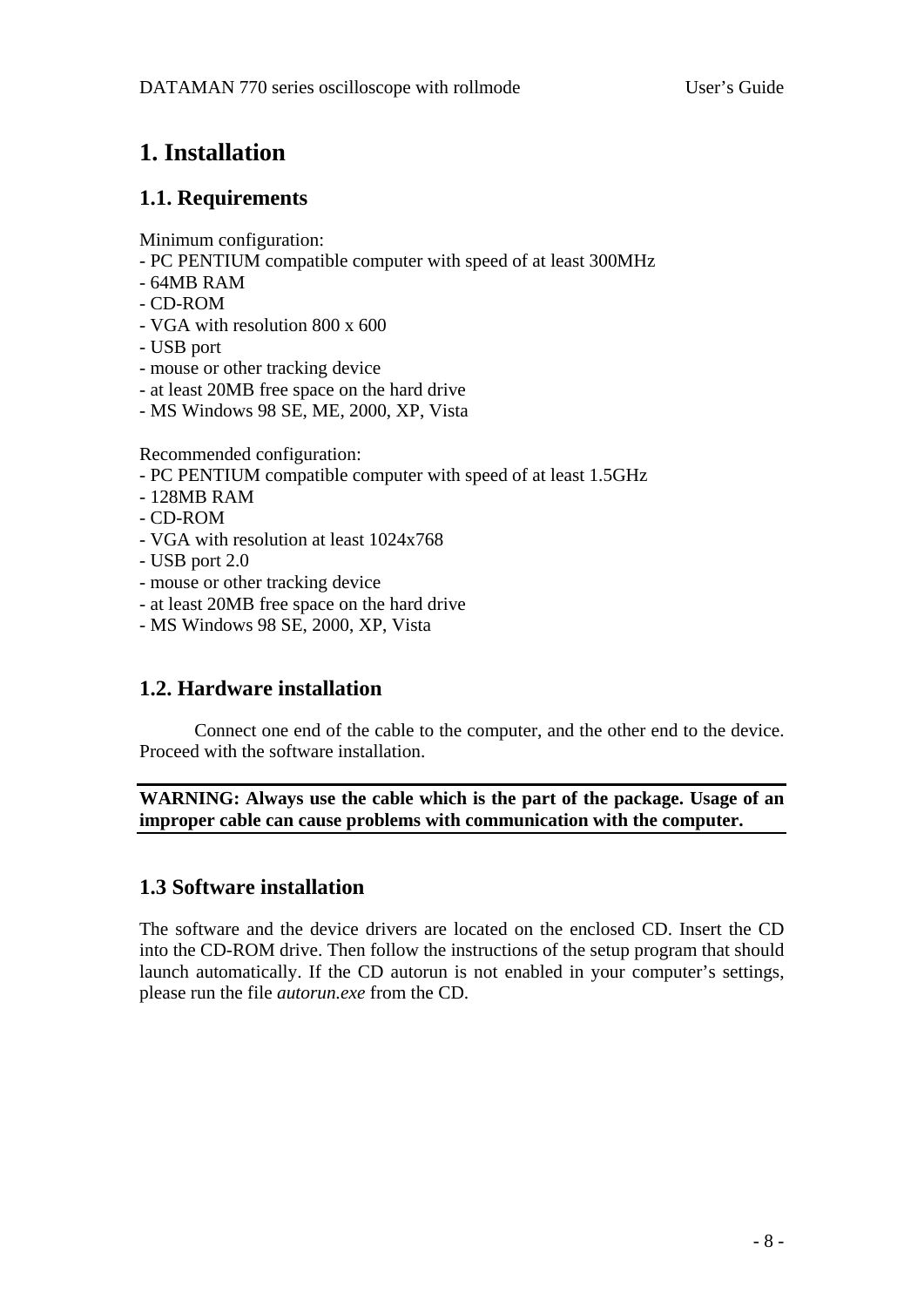# <span id="page-8-0"></span>**2. Hardware**

The information contained in this chapter will help you to understand the features of your oscilloscope.

# **2.1. Hardware description**

The DATAMAN 770 series of dual channel digital storage USB oscilloscopes connect to the computer via USB. Power ground is isolated from ground of measuring inputs (up to 500Vp). They are compatible with both USB 2.0 and USB 1.1. Measurement accuracy is achieved by the stability of the parts used together with the computing power of the host computer. Calibration data is part of the HW, which makes it impossible to loose (opposed to the calibration data located on the diskette/CD). Therefore, it is possible to simply connect the hardware to any computer (via USB 1.1 or USB 2.0 interface). All you have to do is install the software.

The DATAMAN 770 series oscilloscopes allow the user to measure waveforms using two independent channels with a resolution of 8 bits and sensitivity from 10mV/div to 5V/div (80mVfs to 40Vfs) in 9 steps. One division of the oscilloscope screen contains 32 dots. Input impedance matches the oscilloscope standards, therefore any regular oscilloscope probe (with minimum compensation range of 32pF) can be connected to the device. The software supports 1:1, 1:10, 1:100 and 1:1000 probes. AC or DC coupling and the type of probe can be independently selected for each vertical channel. Any input can be grounded without disconnecting the probes from the measured system. Vertical track position can be controlled with accuracy of 1 pixel of the oscilloscope screen. Measurement can be triggered from Channel A and Channel B and/or blocked from Channel A, Channel B and/or External ARM input. Trigger and ARM threshold can be set independently for each channel in the range of the whole oscilloscope screen with a resolution of one pixel. Threshold of the External ARM input is fixed to about 1.5V (TTL and CMOS compatible).

Each measuring channel of the DATAMAN 770 series oscilloscope has its own AD converter. No channel multiplexing is used for dual channel operation. Data is stored in the internal dual port buffer of the device. The computer continuously reads data as fast as possible (depending mainly on the operating system and other tasks opened). If the computer interrupts reading for a time longer then the time necessary to acquire a higher amount of data than the capacity of the internal buffer a buffer overflow occurs. This situation is indicated by a vertical red line. Probability of buffer overflow is raised with higher sampling speed and higher number of running applications. During data acquisition it is recommended to close all applications which are not necessary for your current work.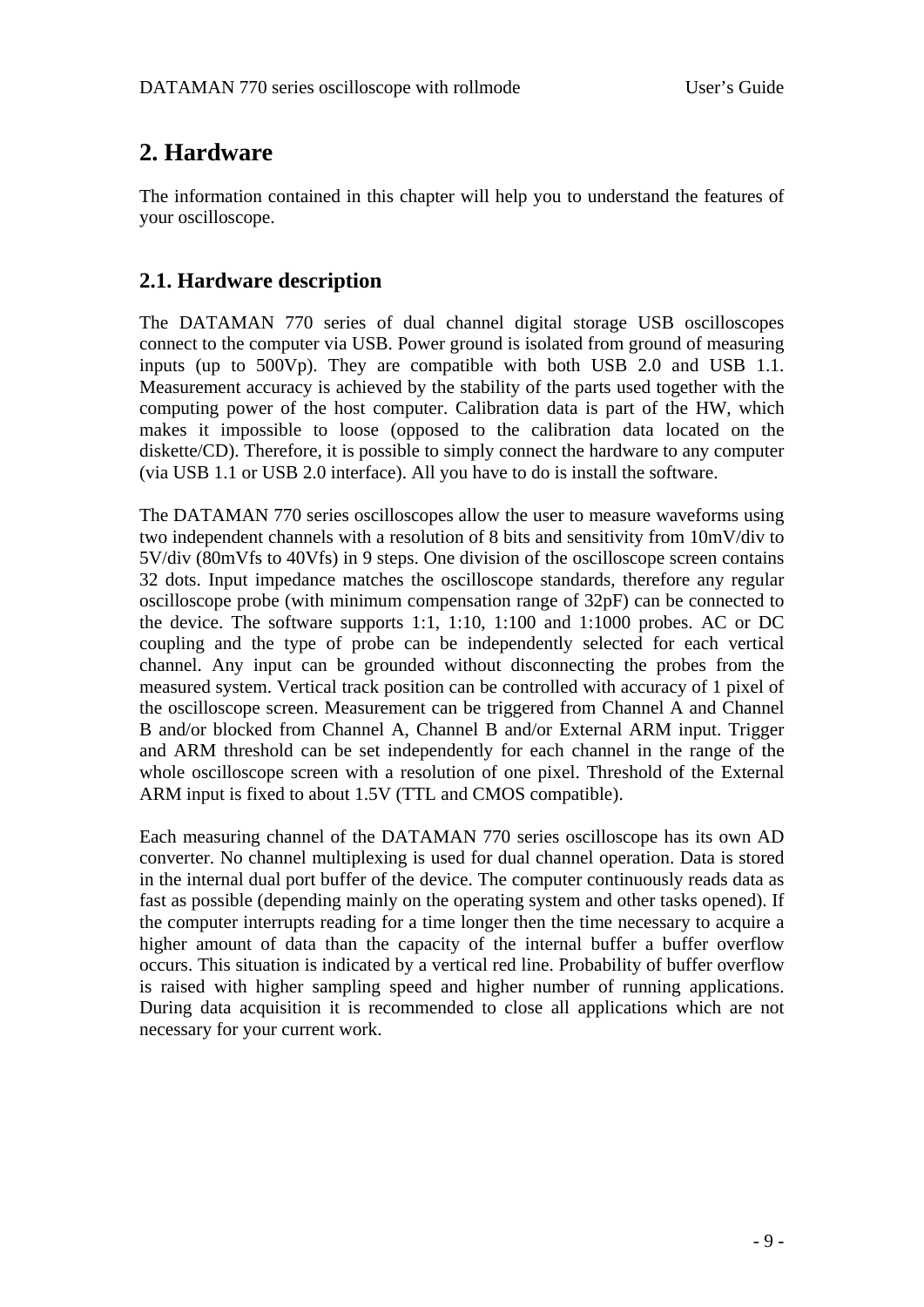# <span id="page-9-0"></span>**3. Basic information**

# **3.1. Front and rear panel layout**

## **3.1.1. Front panel layout**

Channel A, channel B, external ARM input and an LED are accessible on the front panel.



*Fig. 3.1.1.1. – Front panel* 

If the LED color is:

- green, the device is configured and there is no communication with a computer in this moment

- orange, the device communicates with a computer

- red, device is powered, but not configured

### **3.1.2. Rear panel layout**

Two connectors are available on the rear panel.

 - USB connector for communication with computer (used for supplying device with power as well)

 - banana jack (4mm) for optional ground connection. This connector is connected to the ground (chassis) of the host computer and should be connected to the environment ground when the higher voltage than 50 V is connected to the instrument's measuring ground (shielding of the BNC connectors on the front panel).



*Fig. 3.1.2.1. – Rear panel layout* 

# **3.2. Basic terms**

This Chapter explains the basic terms used throughout the text.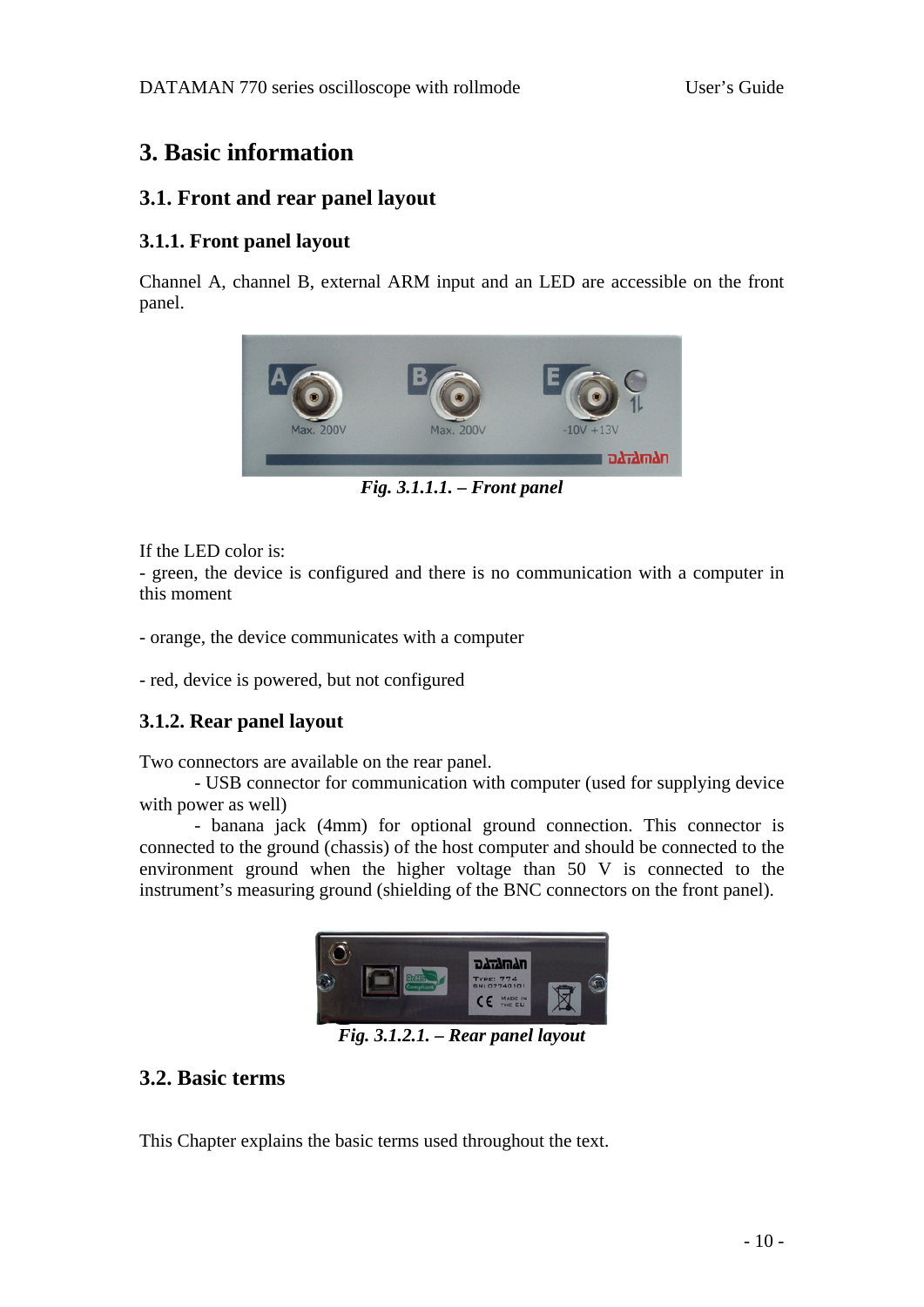<span id="page-10-0"></span>**Click** – Position the mouse cursor over the chosen object. Then press and release the left mouse button.

**Double-Click** – Two successive clicks of the left mouse button.

**Drag** – Position the mouse cursor over the object you want to move. Then press the left mouse button and hold it down. The chosen object moves with the mouse cursor. After releasing the mouse button the object moves to the new location.

**Enter the value into the edit box** – Click the edit box. Use the keyboard to enter the desired value and confirm by pressing "Enter".

**Insert the value into the edit box** – Click the edit box. Use the keyboard to enter the desired value.

**Set the value using the scroll bar** – It is possible to change a value by simply dragging the scroll bar slider. Clicking the arrows of the scroll bar increases or decreases the value by minimal steps. Clicking in between the slider and the arrows changes the value by larger steps.

**Select the value from the combo box** – Open the list of all possible values of the edit box by clicking it. Then set the desired value by clicking it.

# **3.3 Structure**

The "Roll mode" control software consists of two independent applications.

- The data acquisition application controls device measures and stores the measured data.

- The data viewer displays the previously measured data and allows simple voltage and time relation measurements.

These applications are independent. The only relations between them is the measured data.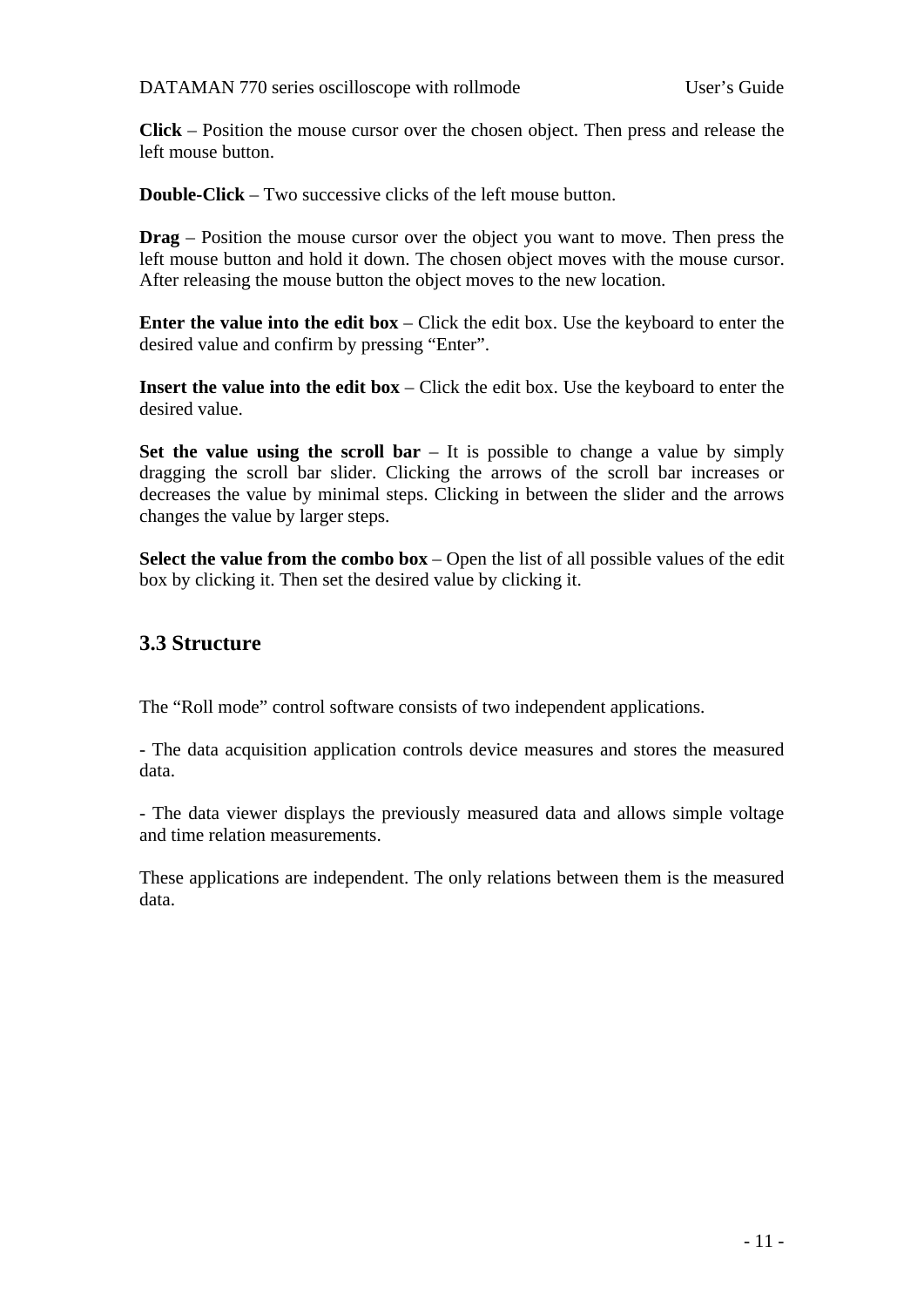# <span id="page-11-0"></span>**4. The data acquisition main window**

The main window opens after the application starts. Most of the oscilloscope functions are accessible via the controls located on this screen.



*Fig. 4.1. – Main window* 

All controls connected to one of the channels have a channel color.

### **TIP: The channel color can be changed in main menu.**

## **4.1. Oscilloscope screen**

The oscilloscope screen is located in the middle of the main window.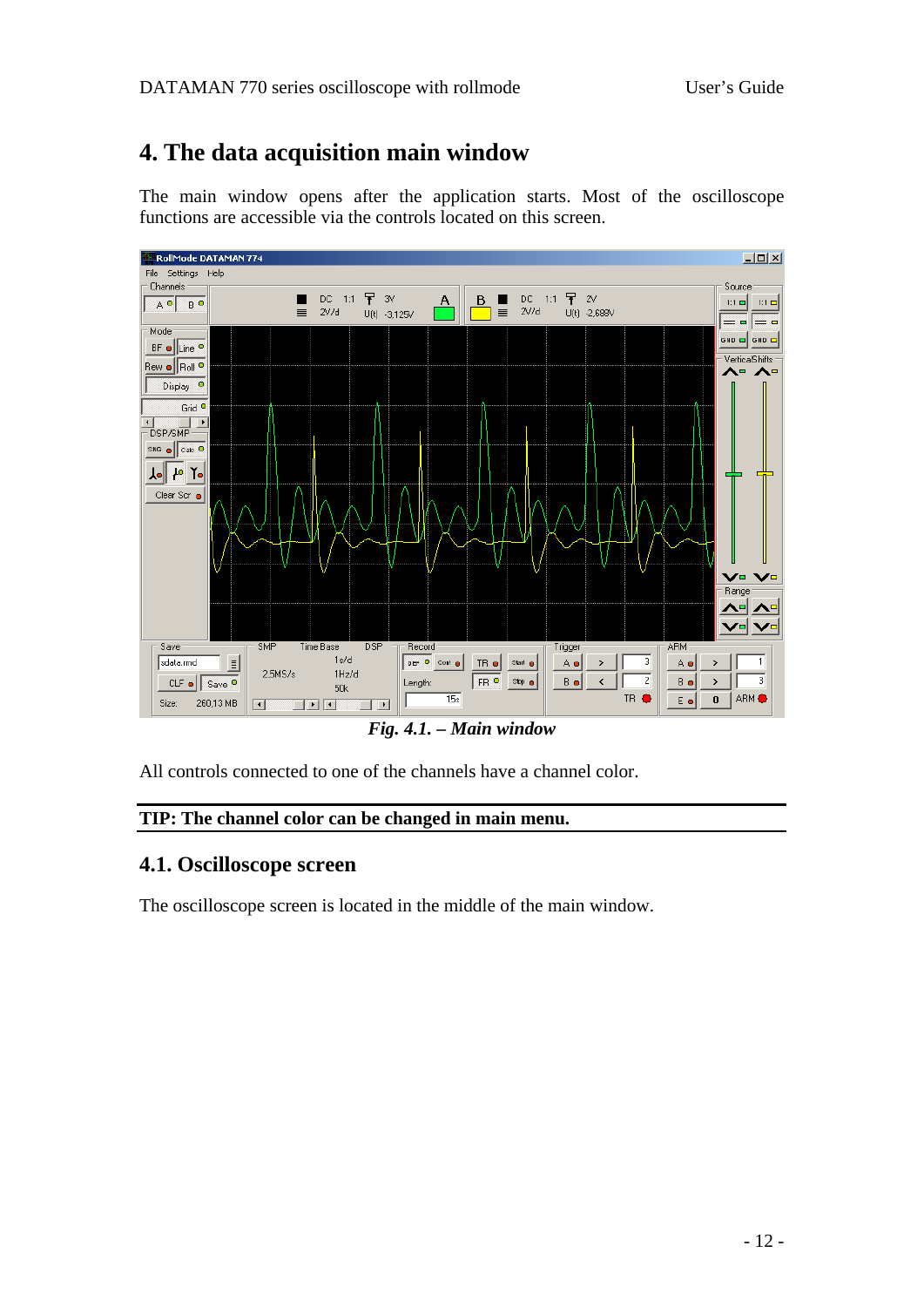<span id="page-12-0"></span>DATAMAN 770 series oscilloscope with rollmode User's Guide



*Fig. 4.1.1. – Oscilloscope screen* 

The oscilloscope screen is divided into 8 vertical divisions. The number of horizontal divisions depends on the size of the application window and the screen resolution.

There are three kinds of indicators displayed on the screen.

- If the buffer overflow occurs and some data is lost the data loss is marked by a red vertical line. This line marks the lose of data continuity.

- The device settings change is marked by a red vertical line.

- If the data acquisition is blocked by ARM conditions, the data discontinuity is marked by an olive green vertical line.

The waveforms are displayed in the colors selected for each channel. The default colors are: green for channel A and yellow for channel B.

## **TIP: The channel colors can be changed in main menu.**

# **4.2. Grid controls**

The cursors and grid controls are located in the left part of the main window.



"Grid" – switches the grid on/off

The scrollbar  $-$  adjusts grid brightness

### **TIP: The grid color can be changed in the main menu.**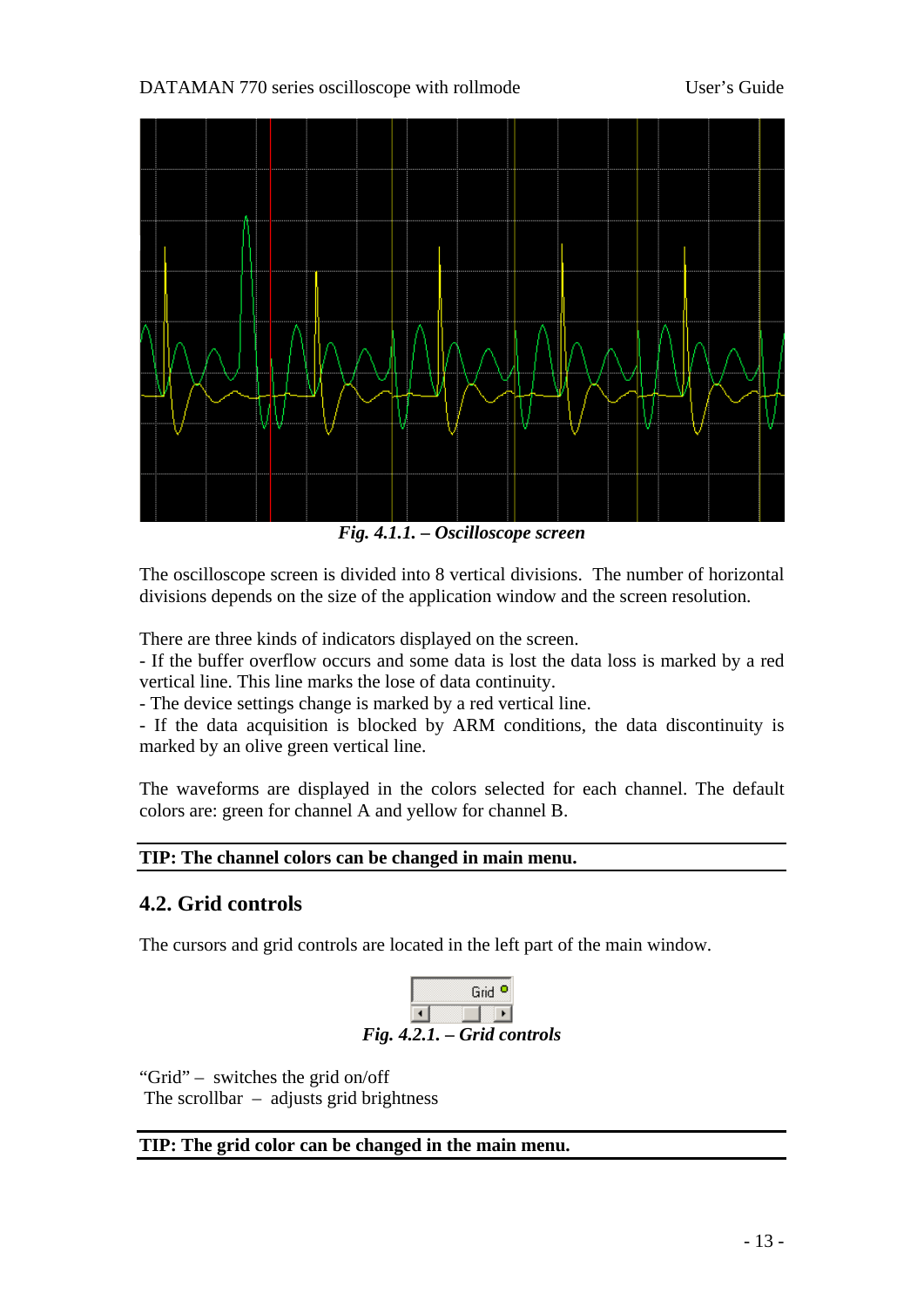# <span id="page-13-0"></span>**4.3. Channel visibility controls**

The channel visibility controls are located in the left of the main window.



*Fig. 4.3.1. – Channel visibility controls* 

"A" – activates/deactivates channel A waveform

"B" – activates/deactivates channel B waveform

# **4.4. Display mode controls**

The display mode controls are located in the left of the main window.

| Mode   |         |
|--------|---------|
| BF o   | Line    |
| Rew ●∥ | Roll    |
|        | Display |

*Fig. 4.4.1. – Display mode controls* 

" $BF'$  – activates/deactivates "Beam finder" mode. When activated, the waveform exceeding the vertical range is displayed as line on the appropriate side of the screen.

"Line" – activates/deactivates mode where the sample is connected with the adjacent one with a line.

"Rew" (Rewrite) and "Roll" control the waveform drawing mode. When "Rew" is selected, the waveform is always drawn from the left to right side of the screen and the old waveform is continuously cleared off. When "Roll" is selected, the waveform is drawn always on the right edge of the screen and rolls to the left.

**TIP: The "Roll" mode requires more processor time. If you display a waveform sampled with high sampling rate, choose the "Rew" mode.** 

"Display" – switches on/off the oscilloscope screen

**TIP: Switching off the oscilloscope screen lowers the possibility of data loss.** 

# **4.5. Data save controls**

The data save controls are located in the bottom of the main window.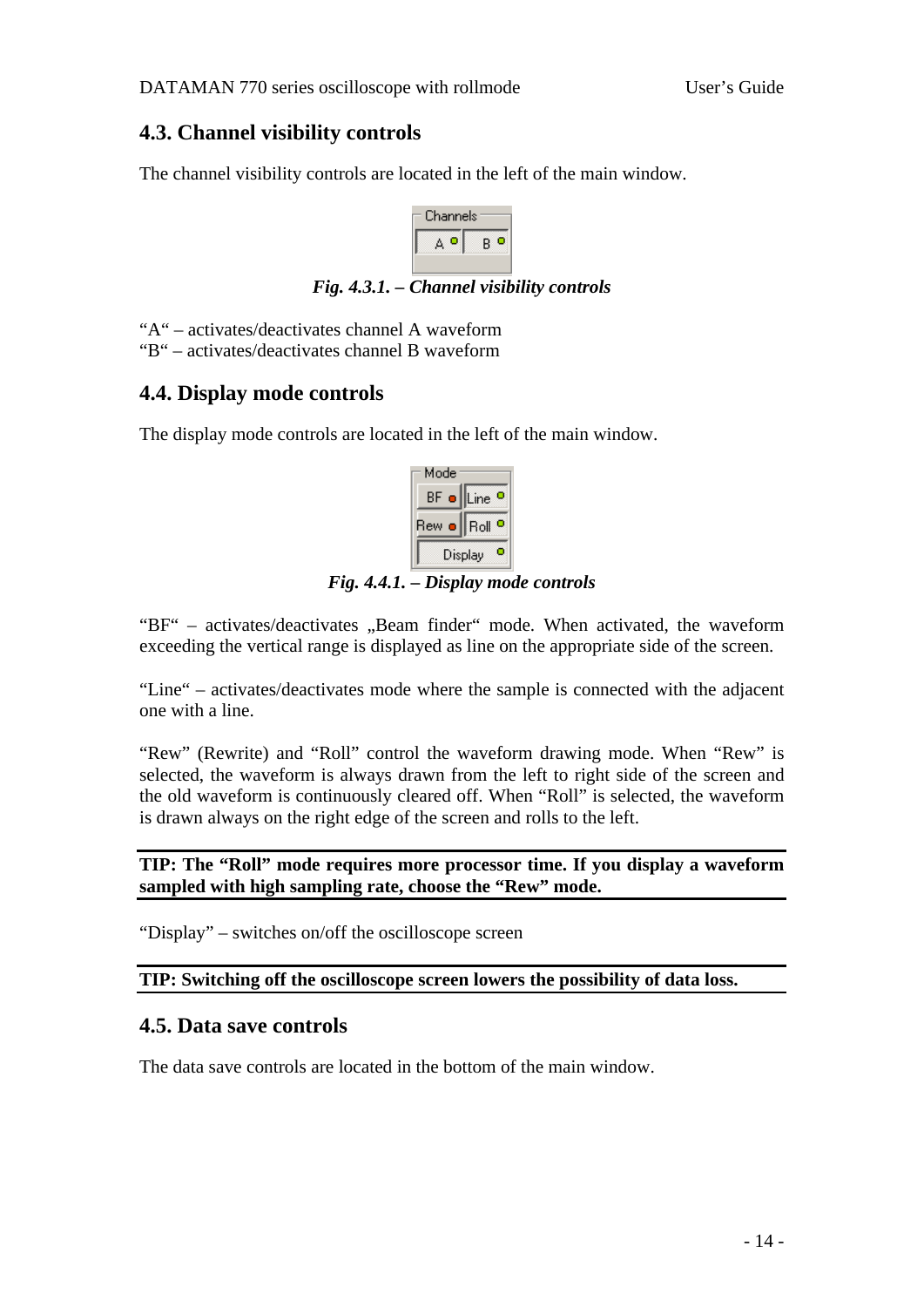

*Fig. 4.5.1. – Data save controls* 

<span id="page-14-0"></span>The name of target file has to be inserted into the upper edit box.

The  $\equiv$  button opens standard operating system dialog where you can select the target file.

Click "Save" to enter the "data saving" mode. The data is continuously saved to disk during acquisition. The length of the file is indicated on the right of the "Size" label.

"CLF" – (Clear file) erases the file

**WARNING: The "Data save" controls are inactive when the data acquisition is in progress.** 

If the selected file already exists on the disk the measured data will be appended to it.

# **4.6. Waveform display mode control**

The controls are located in the bottom of the main window.



*Fig. 4.6.1. – Waveform display mode controls* 

If more than 1 sample is displayed to one dot of the waveform, it is necessary to set the mode of creating the dot. There are two buttons to choose the basic mode.

If "SNG" is selected, only the first sample of time period represented by the dot is displayed.

If "Calc" is selected, the dot is calculated out of all samples. The method of calculation depends on the following controls:

If the  $\mathbf{I}$  is activated, the displayed dot is calculated as average of the measured samples.

If the  $\frac{1}{\sqrt{2}}$  is activated, the displayed dot is calculated as a maximum of measured samples.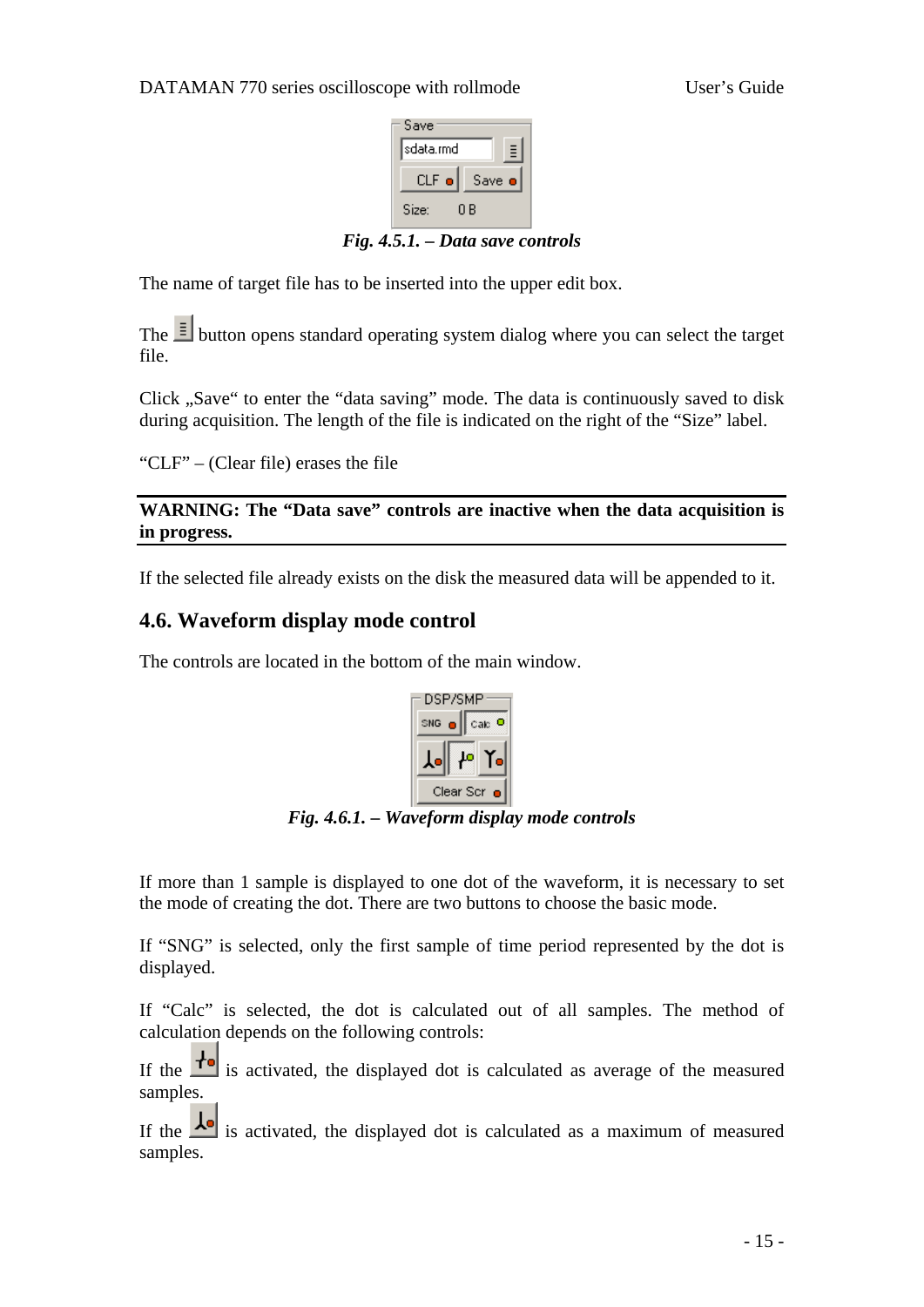<span id="page-15-0"></span>If the  $\Gamma$  is activated, the displayed dot is calculated as a minimum of measured samples.

If both the  $\frac{1}{\sqrt{2}}$  and  $\frac{1}{\sqrt{2}}$  are activated, the line between maximum and minimum value of samples is displayed.

"Clear Scr" clears the oscilloscope screen.

## **4.7. Timebase controls**

The timebase controls are located in the bottom of the main window.



*Fig. 4.7.1. – Timebase controls* 

The scrollbar on the left side controls the sampling frequency. The actual sampling frequency is shown above. Usable values are 50S/s to 5MS/s settable in 1-2-5 sequence.

**WARNING: The fastest sampling frequency is available only if the oscilloscope is connected to computer via a USB 2.0 interface. It is strongly recommended to close any other application and choose the "Rew" display mode or switch the oscilloscope display off (see chapter 4.4.). If the oscilloscope is connected to the computer via the USB 1.1 interface the maximum available sampling frequency is 250kS/s.** 

The scrollbar on the right side controls the display timebase. The following information is displayed above this scrollbar:

- time of one grid division
- 1/time of one grid division
- number of samples aggregated to one screen point

### **TIP: For more information about display mode please see chapter 4.6.**

If the change of one scrollbar results in a lack of samples to create the dot, the position of the second scrollbar can be adjusted to get one sample for each displayed dot.

**WARNING: If the scrollbar position is adjusted due to above mentioned reasons automatically, it won't be readjusted back, when the conditions are gone.**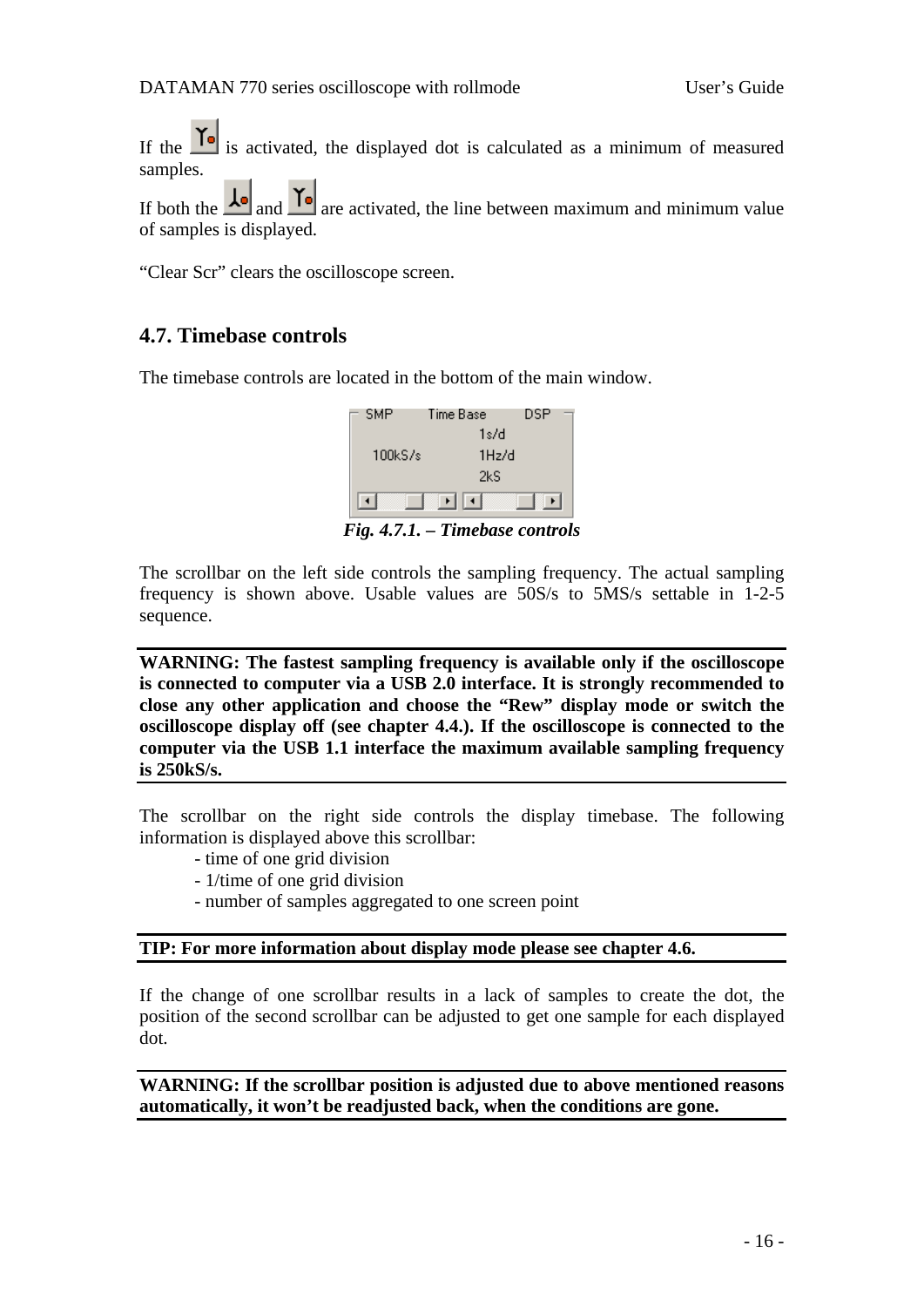# <span id="page-16-0"></span>**4.8. Data acquisition mode control**

The data acquisition mode control elements are located in the bottom of the main window.



*Fig. 4.8.1 – Data acquisition mode controls* 

These controls allow to set mode of data acquisition start and its length.

The controls located in the left side sets the length of data acquisition. When the "Cont" button is pressed, the continuous mode of data acquisition is selected. In this case, only way to stop the data acquisition is pressing the "Stop" button located on the right side of this group.

Pressing the "DEF" button activates the "Length" edit box. Now it is possible to enter the length of the data acquisition in hours, minutes and seconds. "h" means hours, "m" minutes and "s" seconds. For example 2h35m25s means two hours, 35 minutes and 25 seconds.

Controls on the right side of the group define the conditions for the start of data acquisition and start or stop it.

The "FR" button sets the free run mode. In this mode the data acquisition starts after pressing the "Start" button immediately.

The "TR" button sets the triggered mode. To start the data acquisition it is necessary to press the "Start button" and then to reach the trigger conditions selectable by "trigger controls" (see. chapter 4.9.).

Pressing the "Start" button starts the data acquisition according to the conditions mentioned above.

Pressing the "Stop" button stops the data acquisition immediately.

# **4.9. Trigger controls**

These elements are located in the bottom side of the main window. They have effect only if the triggered data acquisition mode is set (see chapter 4.8.)

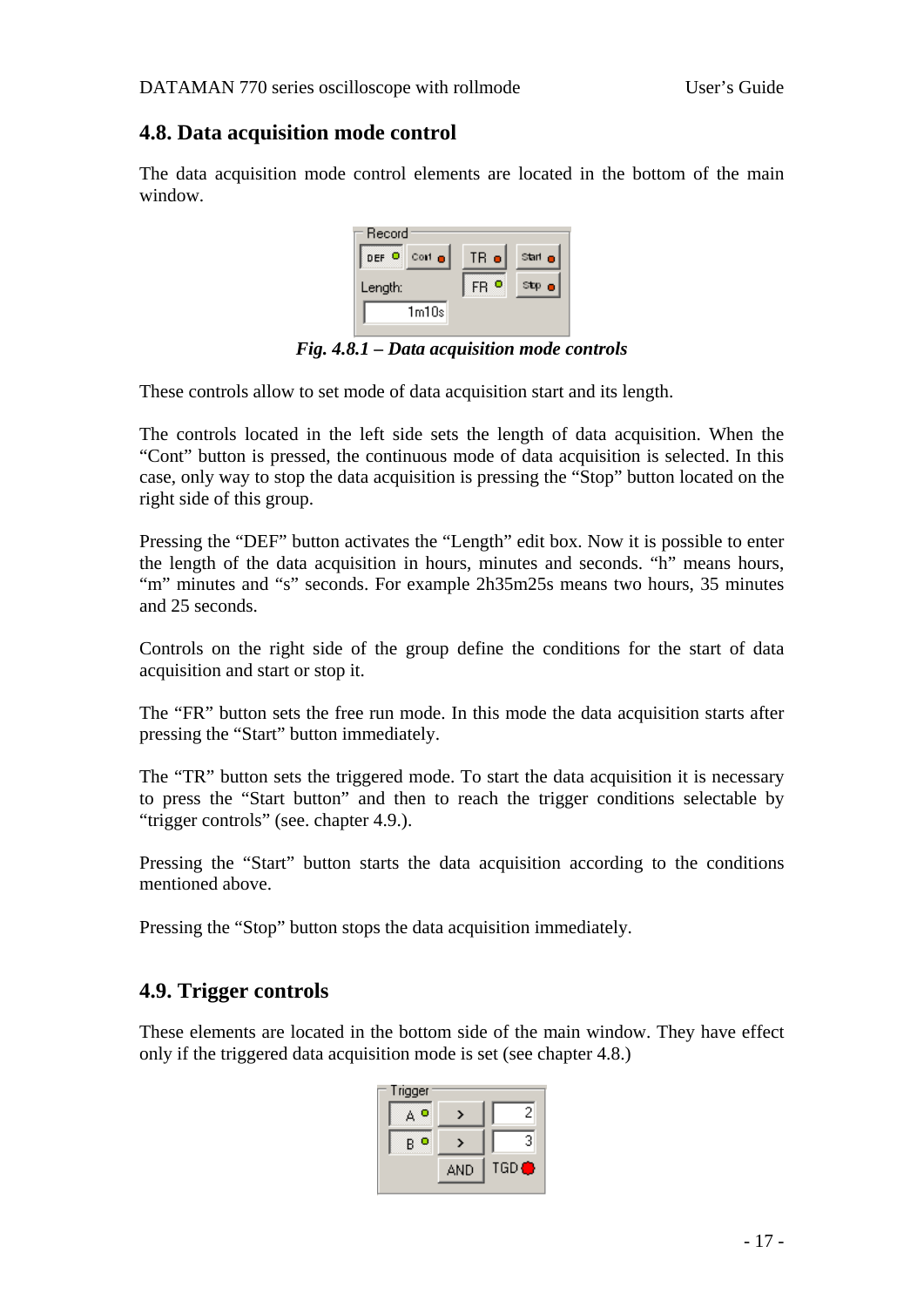### *Fig. 4.9.1. – Trigger controls*

<span id="page-17-0"></span>The first row of the control elements represent Channel A, the second one channel B trigger condition settings. The left button ("A" and/or "B") activates the trigger condition for Channel A, or Channel B. The buttons located in the middle column set the relations to value written in edit boxes located at the right side of the group. The value written to these boxes represents voltage in volts or milivolts (m).

The button located in the bottom row of the group becomes active if both trigger conditions for Channel A and Channel B are activated. It defines the influence of each of the channels on the trigger event. It can be set to one of the following states:

- "AND" the data acquisition starts if both conditions are met

- "OR" the data acquisition starts if any condition is met.

The "TGD" indicator changes its color under the following conditions:

- it is red if the trigger condition did not occurred yet

- it is green if the trigger condition has already occurred.

**WARNING: ARM-ing circuitry (see chapter 4.10.) have higher priority than the triggering circuits. If the triggering circuits are set to the conditions under which the data acquisition is blocked (by ARM-ing circuitry), the acquisition will never start.** 

### **4.10. ARM-ing the data acquisition**

Located in the bottom right side of the main window, these control elements allow to set conditions under which the data acquisition is interrupted. The reason of interruption can be the voltage measured by each channel and/or logic level on the "E" input of the instrument.

| З     |
|-------|
| ARM ● |
|       |

*Fig. 4.10.1. – ARM control elements* 

The first and second row of the control elements represents the Channel A and Channel B ARM condition settings. The left button ("A" and/or "B") activates the ARM conditions for Channel A or Channel B. The buttons located in the middle set the relations to value written in edit boxes located at the right side of the group. The value written to these boxes represents voltage in volts, or milivolts (m). If the condition set is FALSE the data acquisition is interrupted. It starts again when all active conditions are met.

There are two buttons in the bottom row. When the "E" button is active the data acquisition is controlled also by the "E" input of the device. This input is LVCMOS 3.3V compatible with threshold of about 1.5V. The button located on the right side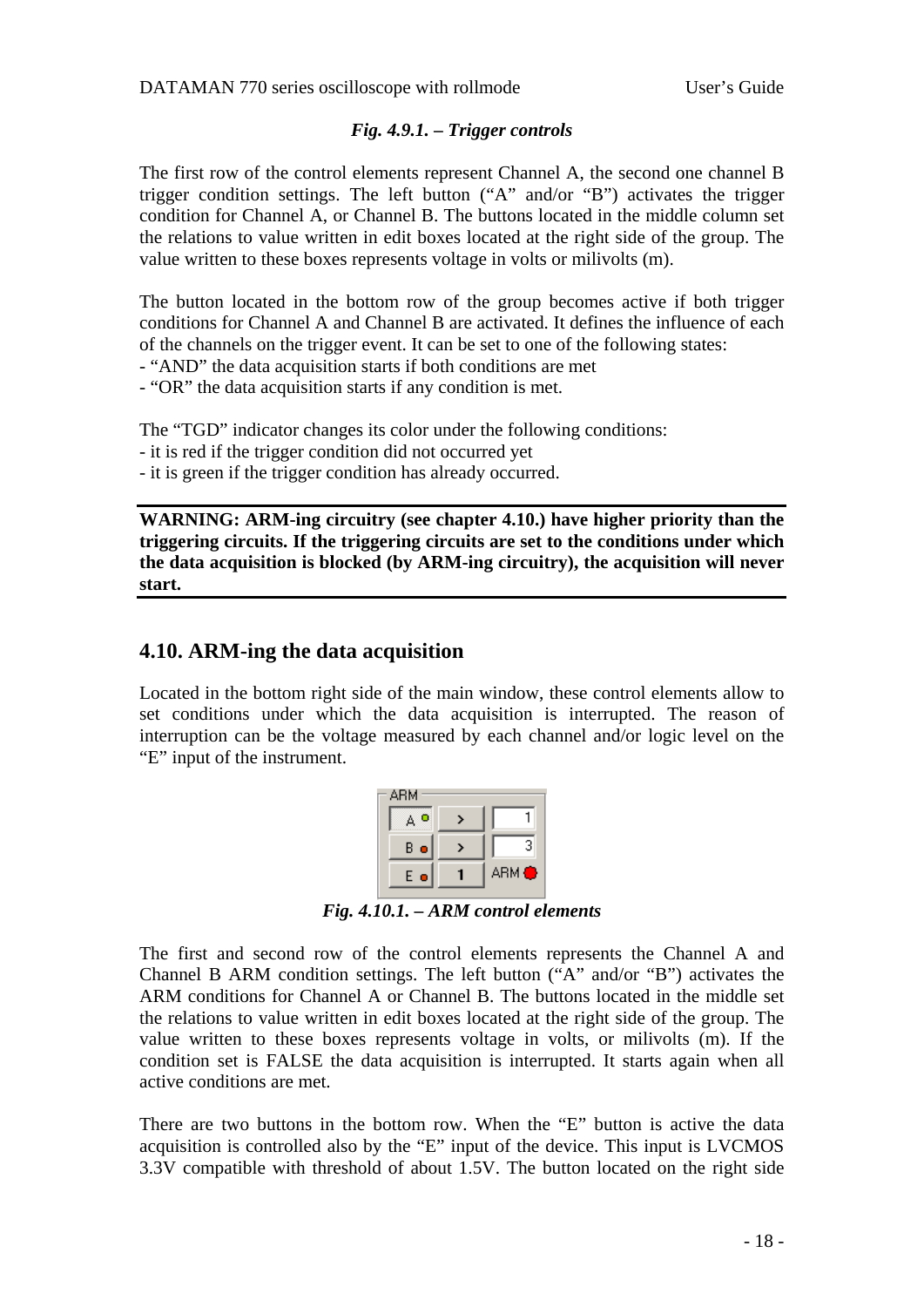<span id="page-18-0"></span>defines the ARM condition for the "E" input. If it is set to "0" the data acquisition will be interrupted if the "E" input is connected to log. 1. If it is set to 1, log.0 interrupts the data acquisition.

If there are several ARM inputs set to active state, every active condition must be met to allow data acquisition.

**TIP: Internal 10 kOhm pull-up resistor is connected between "E" input and 3.3V power supply of the oscilloscope. This sets log.1 to unconnected input. This condition can be used for simple data acquisition control. If only the E arming condition is active and set to 1, grounding the "E" input interrupts the data acquisition. If the condition is set to 0, grounding the "E" input starts the data acquisition.** 

The "ARM" indicator changes its color under following conditions:

- it is red, if the data acquisition is not started (and triggered) yet

- it is yellow, if the data acquisition has started already, but it is interrupted by ARMing system

- it is green if the data acquisition is in progress.

# **4.11. Vertical range controls**

The vertical range controls are located in the right of the main window.



*Fig. 4.11.1. – Range controls* 

Channel A controls are located in left, channel B controls are located in the right side.



 - changes the range to less sensitive - changes the range to more sensitive

# **4.12. Vertical shift controls**

The vertical shift controls are located in the right side of the main window.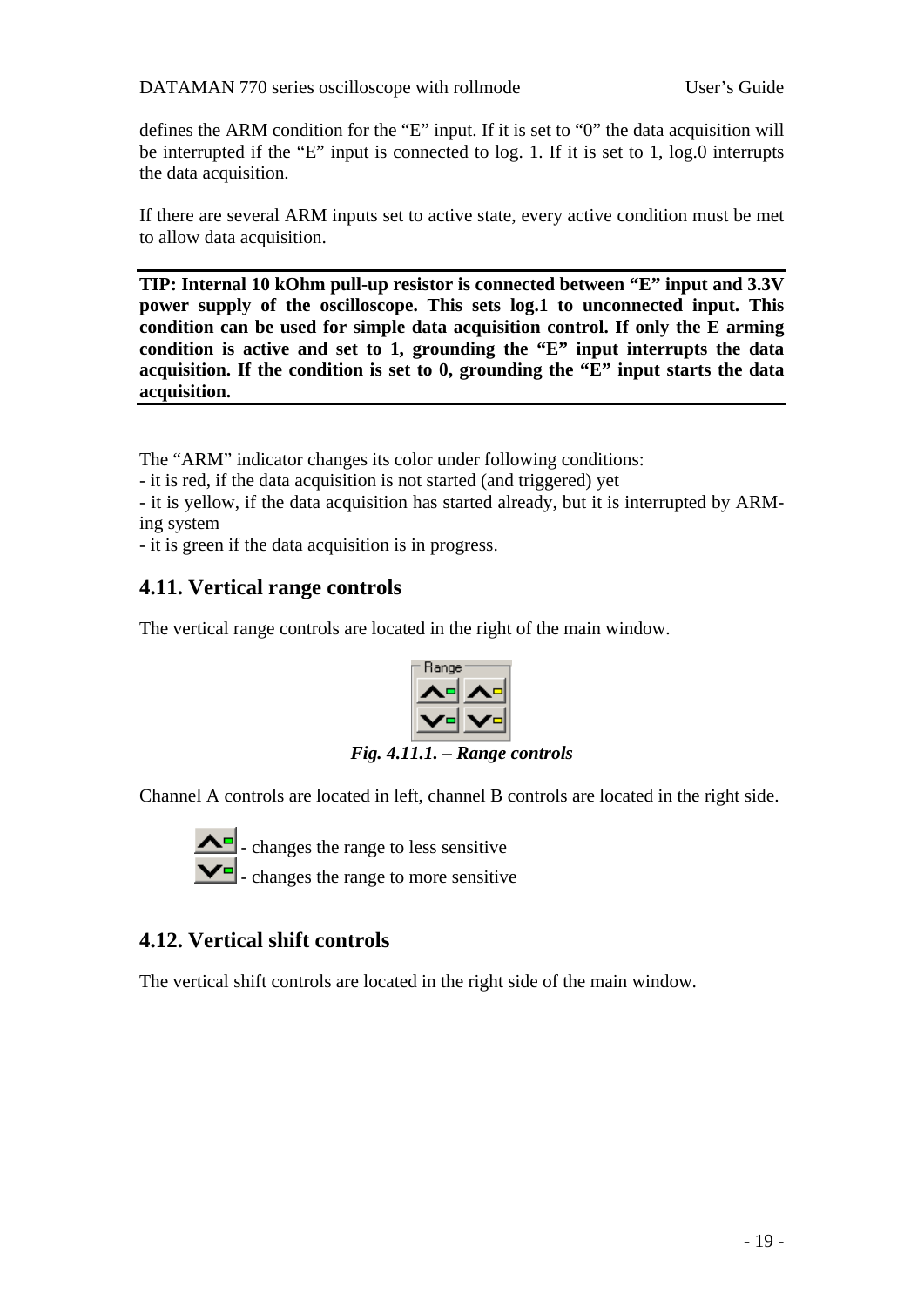<span id="page-19-0"></span>

Channel A controls are located in left, channel B controls are located in the right.  $\triangle$  - the waveform is shifted upwards by smallest possible value  $\blacktriangleright$  - the waveform is shifted downwards by smallest possible value. Click between slider and button to shift waveform by approx. 1 point. The vertical shift can be set by dragging the slider as well.

# **4.13. Signal source controls**

The signal source controls are located in the right of the main window.



*Fig. 4.13.1. – Signal source controls* 

Channel A controls are located in the left, channel B controls are located in the right. "1:1", "1:10", "1:100" or "1:1000" – probe attenuation ratio

**WARNING: Selection of improper probe attenuation may result in wrong information about voltages.** 

Click  $\sim$   $\blacksquare$  to select coupling. Click  $\blacksquare$  to ground input.

# **4.14. Channel information**

The channel information are displayed in the top of the main window.

Channel A information are located in the left, channel B information in the right.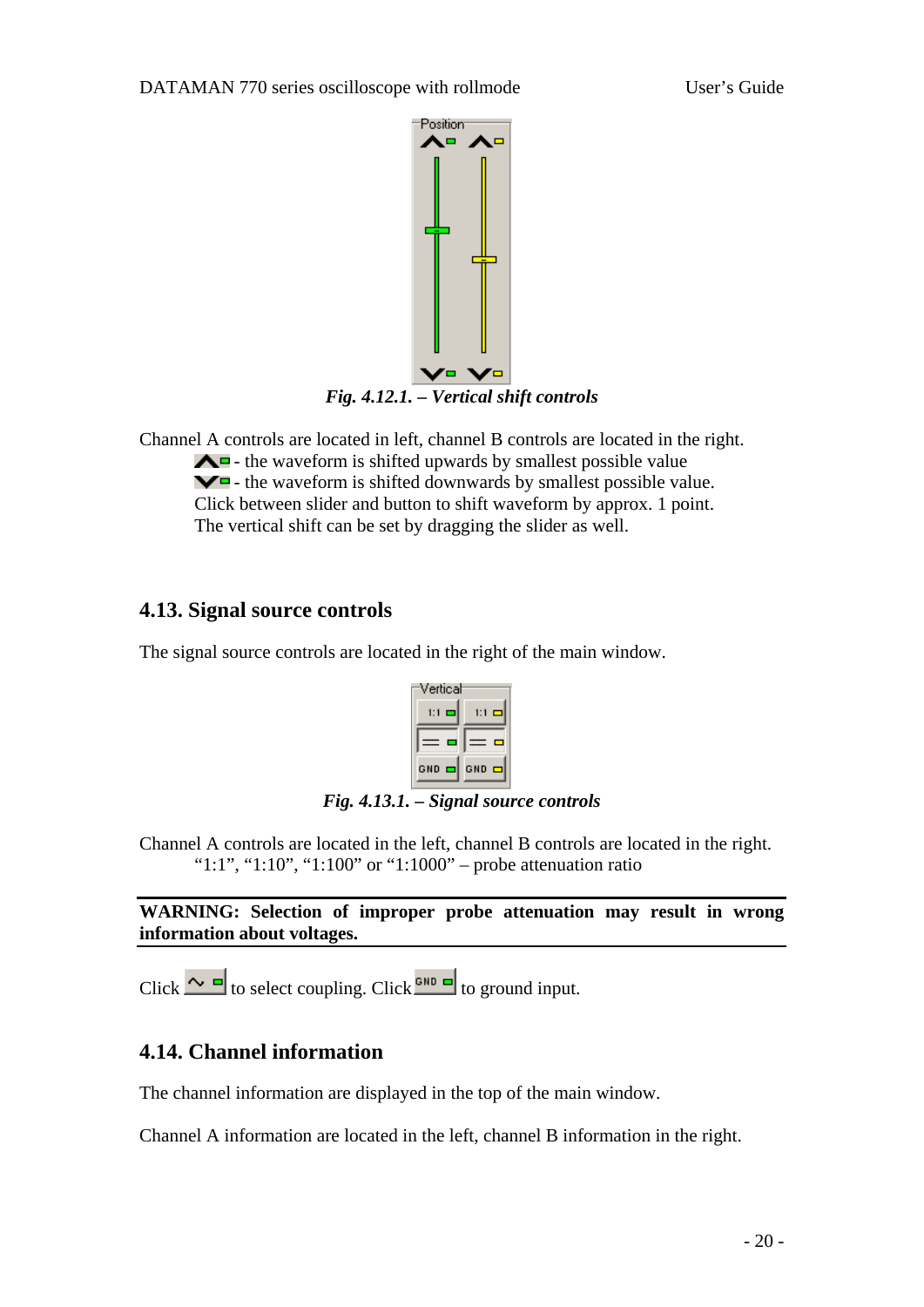<span id="page-20-0"></span>DATAMAN 770 series oscilloscope with rollmode User's Guide



*Fig. 4.14.1. – Channel information* 

Following information are displayed:



 $\blacksquare$  - information about coupling and probe attenuation ratio  $\equiv$  - range

**WARNING: If the improper probe attenuation is set, the information will be inaccurate.** 

 $U(t)$ " – the last measured value  $\overline{\mathbf{f}}$  - trigger threshold voltage

### **4.15. Main menu**

The main menu is located in the top of the main window. Following menu items are available:

*File | Viewer* – Opens the data viewer.

*File | Exit –* Closes application.

*Settings | Restore defaults –* Reloads oscilloscope settings loaded on the application start.

*Settings | Load settings* – Loads oscilloscope settings saved by selecting "Settings | Save settings" menu item.

 *Settings | Save settings –* Saves oscilloscope settings to hard disk (to other file than default settings).

*Settings | Demo setup –* Opens window, where you can select signal parameters in demonstration mode.

*Settings | Color setup* – Opens window for color selection.

*Settings | Tool tip help* – Activates/deactivates the tool tip help.

*Settings* | *High priority* - Sets high priority execution of oscilloscope application.

*Help* | *Index –* Displays the Help index.

*Help* | *DATAMAN web* – Starts the internet browser installed in the computer to display the Dataman web site. This feature works only if the computer is already connected to internet.

*Help* | *Support* – Sends the e-mail message to the Dataman customer support. This feature works only if the computer has connection to internet.

*Help | About – Displays information about product.* 

### **4.15.1. Demo setup window**

The demo setup window is opened after click on the main menu item.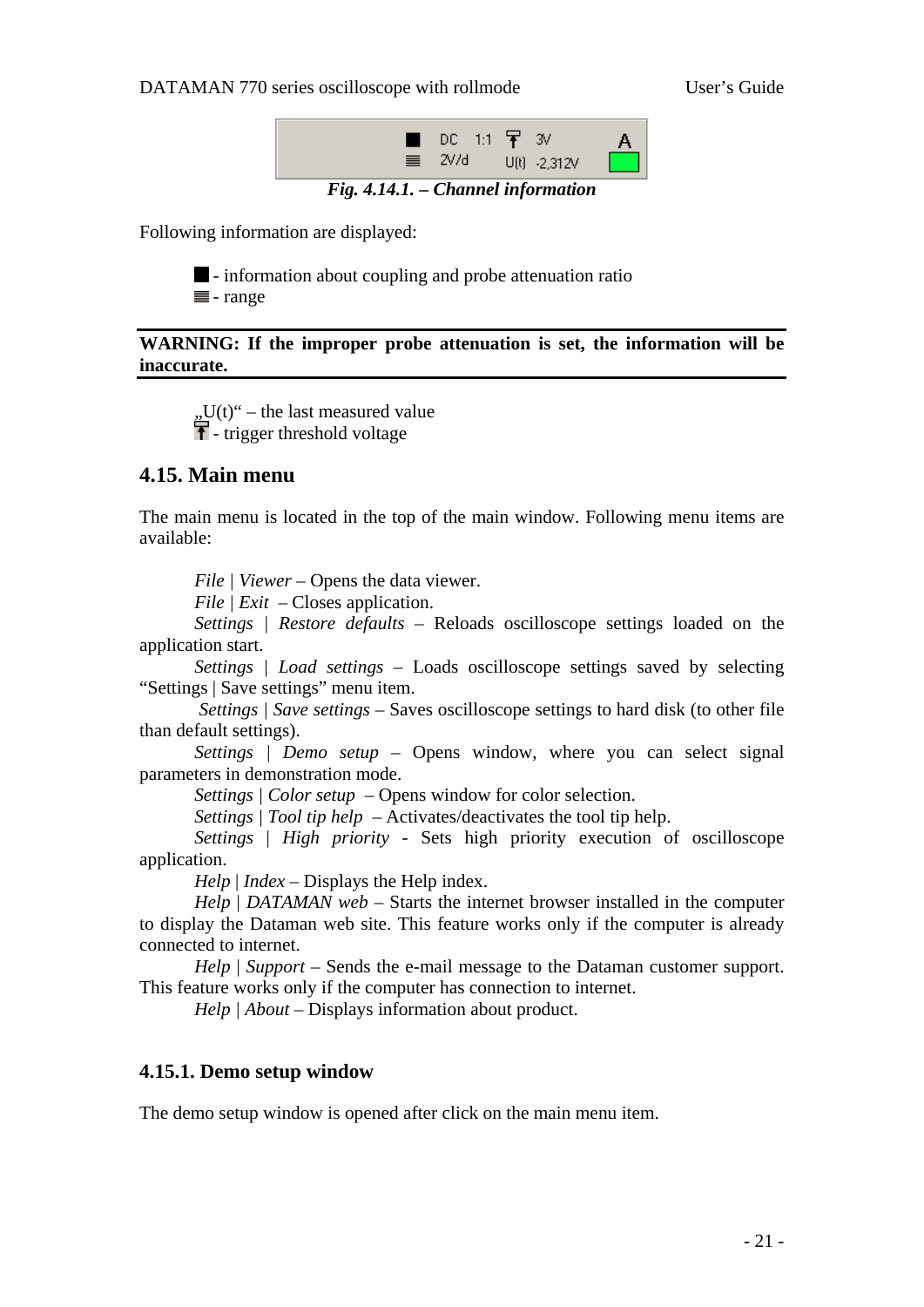#### <span id="page-21-0"></span>DATAMAN 770 series oscilloscope with rollmode User's Guide

| <b>Demo</b> setup |           |            |  |
|-------------------|-----------|------------|--|
|                   | Channel A | Channel B  |  |
| Amplitude         | 3000      | 2000<br>mV |  |
| Period            | 1000      | 2000<br>mS |  |
| Noise             | Ω         | mV<br>0    |  |
| ΠK                |           | Cancel     |  |
|                   |           |            |  |

*Fig. 4.15.1.1. – Demo setup window* 

Channel A controls are located in left, channel B controls are located in the right. "Amplitude" – amplitude of demo signal in mV

"Period" – period of demo signal in ms

"Noise" – noise level in mV

### **4.15.2. Color settings window**

The color settings window is opened after click on the main menu item.

| <b>Color settings</b> |      |        |
|-----------------------|------|--------|
| Channel $A$ Set $-$   |      | ПK     |
| Channel B             | -Set | Cancel |
| Grid                  | Set  |        |
| Background Set =      |      |        |
|                       |      |        |

*Fig. 4.15.2.1. – Color settings window* 

Click "Set" button located by label to open standard operating system color dialog to change color of:

 "Channel A" – channel A waveform and controls "Channel B" – channel B waveform and controls "Grid" – grid

"Background" – background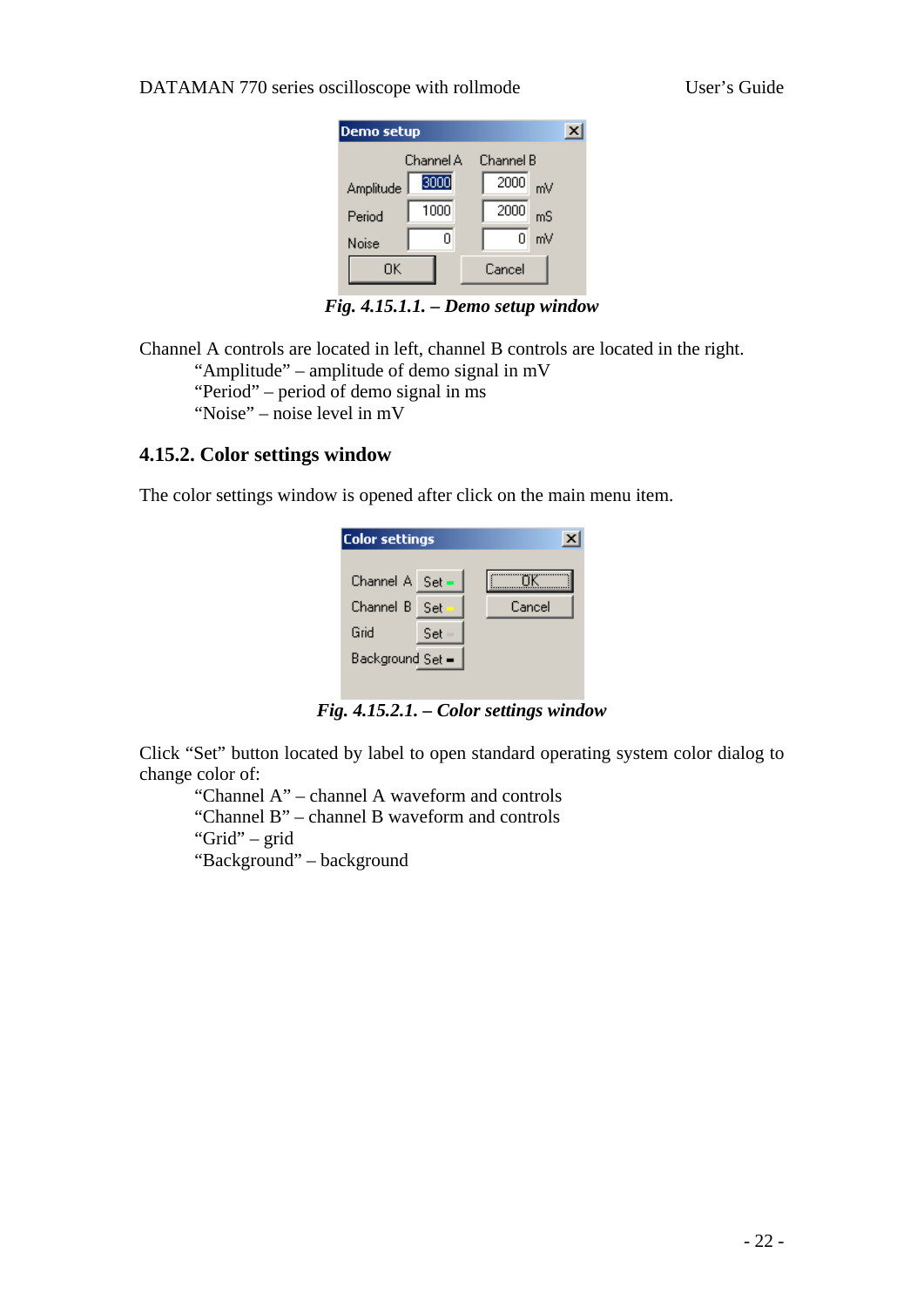# <span id="page-22-0"></span>**5. Data viewer main window**



Figure 5.1. shows the main window of the data viewer.

*Fig. 5.1. – The data viewer main window* 

The main window consists of the waveform screens, control elements, set of measured data and the main menu. The first operation you have to perform is opening the data file you want to view. If no file is opened, most of the control elements are inactive.

# **5.1. Opening the data file**

The viewer is designed to use data created by the "Roll mode" of DATAMAN 770 series oscilloscopes. Every file is created with extension "rmd". Structure of the data file is designed for handling huge amount of data. To speed up operations with the data file some data integrity checks are not performed. Please note that opening the file containing data incompatible with the viewer data structure can lead to unpredicted behaviour of the viewer.

### **WARNING: Opening the incompatible file can lead to unpredictable behaviour of data viewer.**

The control elements for opening the data file are located on the lower left side of the screen.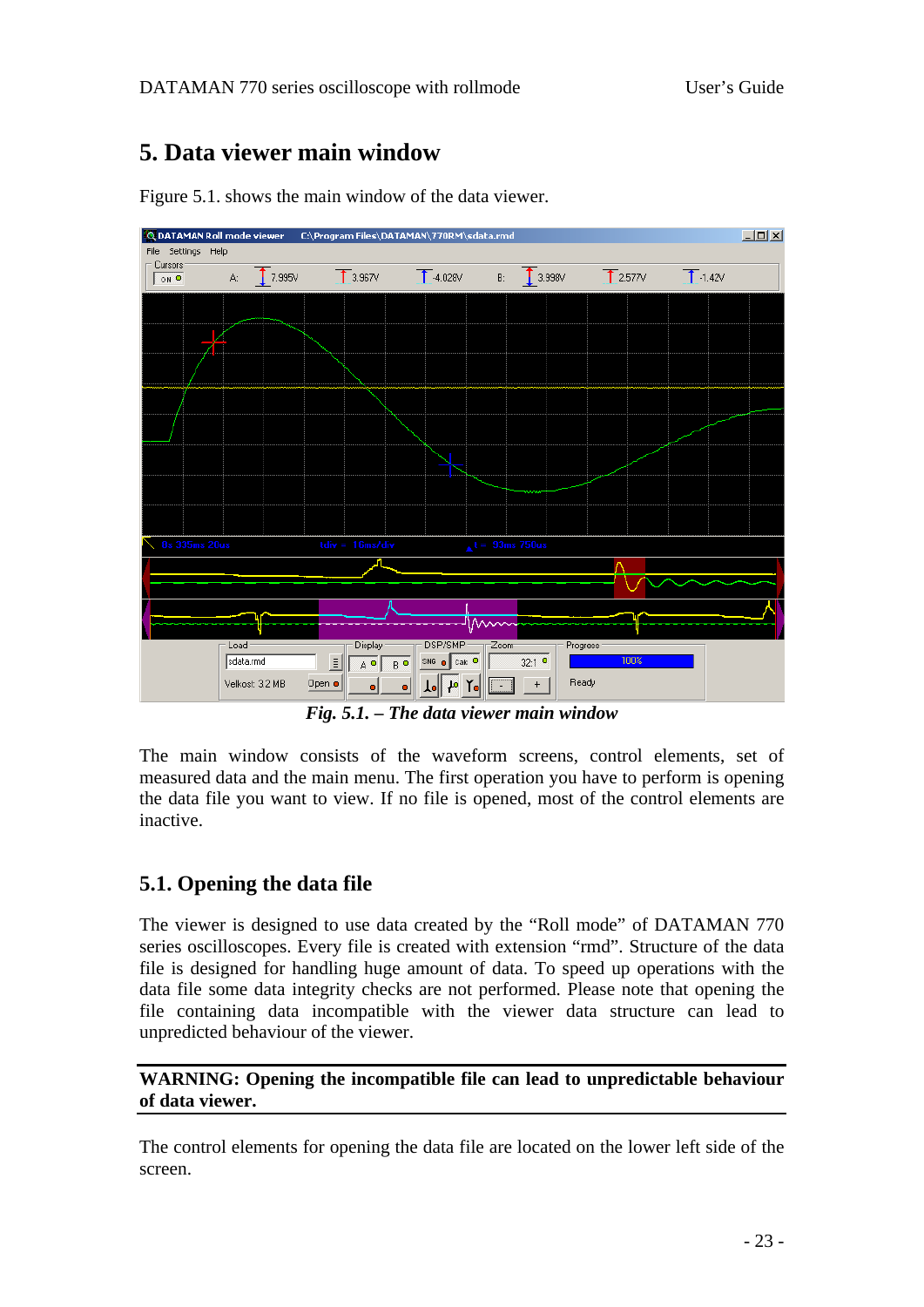

*Fig. 5.1.1. – Data file control elements* 

<span id="page-23-0"></span>The file name has to be inserted into the upper edit box.

The  $\equiv$  button opens standard operating system dialog, where you can select the target file.

Click "Open" to load data.

The length of the file is indicated on the right of the "Size" label.

The "progress" bar located on the right bottom side of the screen indicates the state of the load operation.

# **5.2. Waveform screens**

The waveform screens are shown on the fig. 5.2.1. They are used to display the whole data stored in the data file, part of data stored in internal buffer of the computer and part of data used for detailed measurements.



*Fig. 5.2.1. – Waveform screens* 

The "file screen" is located on the bottom side of the screens. It shows whole data stored in the data file (Fig.5.2.2). The violet color bar marks the data area cached in the internal waveform buffer of the computer. By moving this bar it is possible to change the content of the internal buffer. To move this bar click on screen on left or right side of it, click on arrows or simply drag it to desired position.

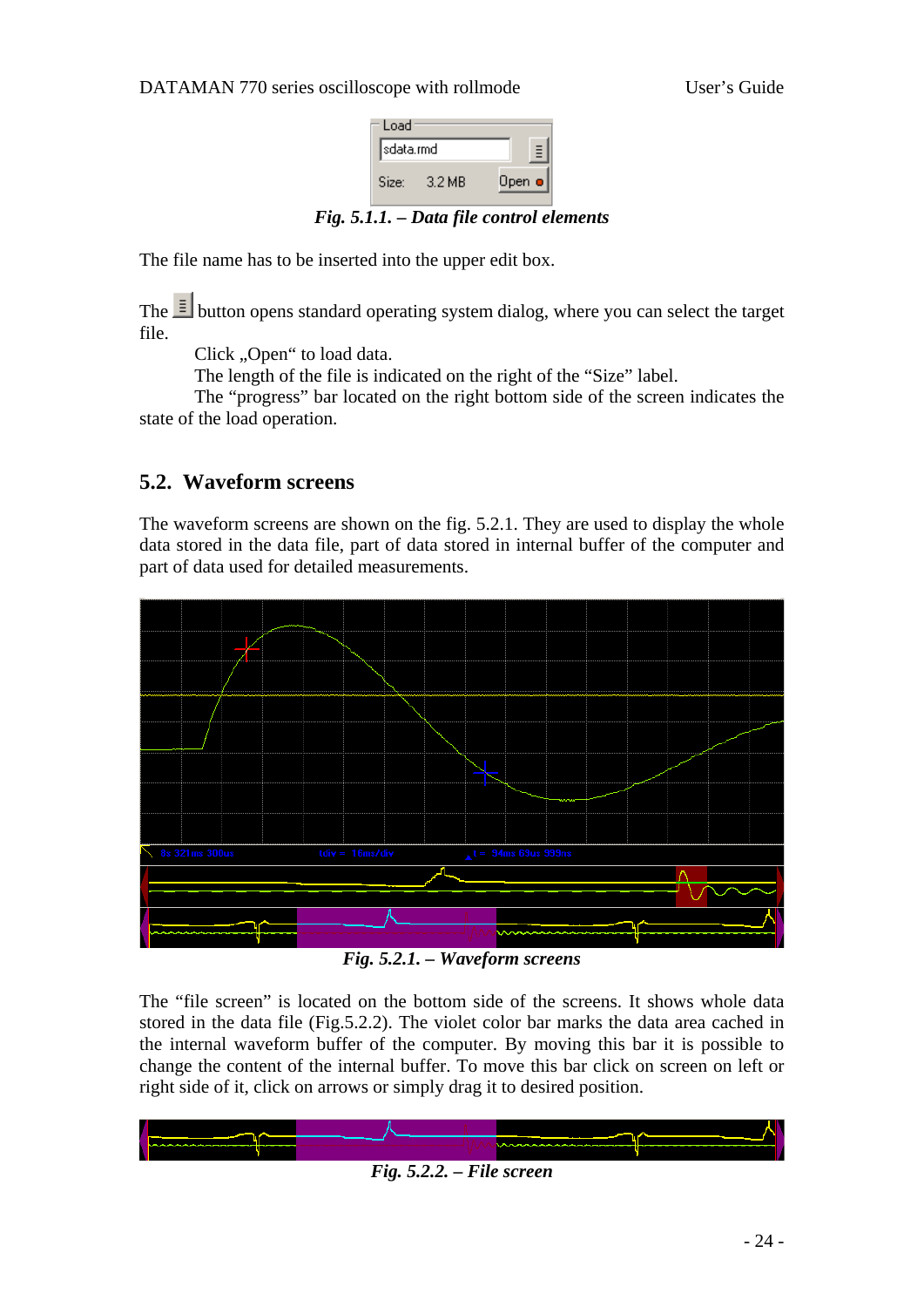<span id="page-24-0"></span>**WARNING: Moving data to internal buffer is the time consuming operation. The reaction to bar movements can take several seconds.** 

The waveform stored in the internal buffer is displayed on the screen positioned right above the file screen. Fig. 5.2.3. shows this "Buffer screen".



The brown color bar marks the area displayed on the screen called "Main screen". This screen shows detailed waveforms and allows cursor measurements. The brown color bar can be moved over the buffer screen. Moving this bar changes the content of the main screen.

The main screen occupies the largest part of the screen area (fig. 5.2.4.).

#### *Fig. 5.2.4. – Main screen*

Its vertical resolution is 256 points. It is able to display all details of the waveform. There are auxiliary information displayed on the bottom of this screen. From right to left: The real time of the left edge of the screen, horizontal grid size (time) and time between the screen cursors (red and blue cross).

**VARNING: Any place of the data can be marked by the time synchronization mark. The real time of the marked place can be set to any value. The real time of the left most edge of the screen is related to this mark. Sometimes it can be a negative value.** 

In addition to the waveforms, three types of cursors can be displayed on the main screen.

### **5.3. Cursors**

There are three types of cursors to perform measurements on the waveforms.

- time synchronization mark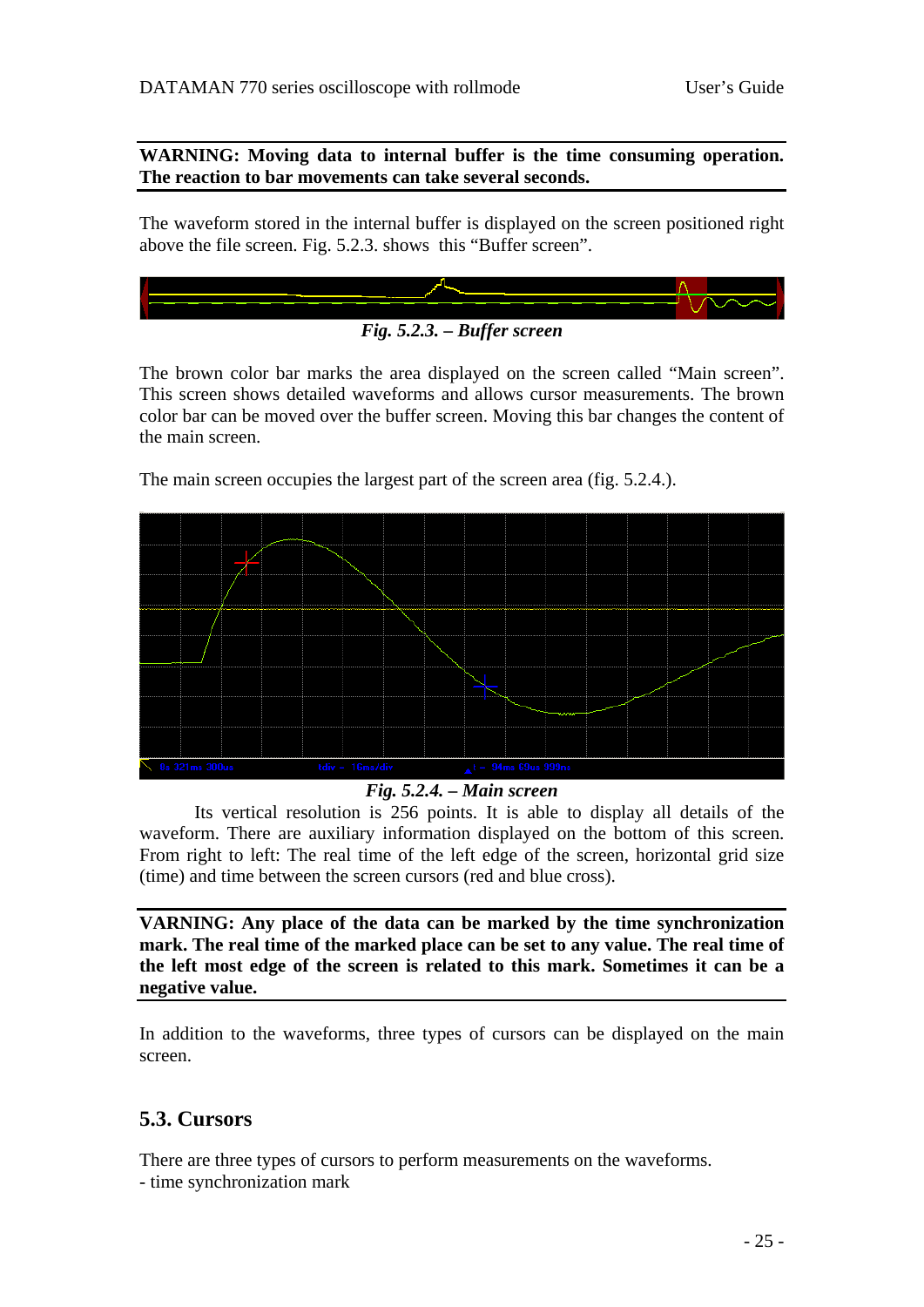- <span id="page-25-0"></span>- waveform cursors
- screen cursors

The first and the second one are usable for time relation measurements. The screen cursors are usable for both time and voltage measurements.

The time synchronization mark can be set to any place of the whole waveform. The time of this place can be set to any value. Any "real time" information will be calculated using this time. If the time synchronization mark is not used or it is deleted, the "real time" information are synchronized with the beginning of the measurement with time 0.

It is possible to place 10 "waveform cursors" (including the time synchronization mark) to whole waveform. The positions of these cursors are shown on all screens. They have different colors and names  $(C0 - C9)$ . They are usable to get "real time" information of their positions, information of time periods between these cursors and the time period between the position of any of these cursors and the red screen cursor. It is also simple to change the position of the main screen for displaying the waveforms around any of these cursors (see chapter 5.3.1.).

It is possible to activate two "screen cursors" on the main screen. They are displayed as the red and blue crosses. The information about the time period between these cursors is displayed under the screen (i.e.  $\triangle^t = \frac{95 \text{ms}}{349 \text{us}} \frac{349 \text{ms}}{999 \text{ns}}$ ). The results of voltage measurements using these cursors are displayed above the main screen.

# **5.3.1. Using cursors**

Click right mouse button on the main screen to pop-up menu.



*Fig. 5.3.1.1. – Cursor manipulation menu* 

*Add waveform cursor* – Adds waveform cursor. It is possible to drag it to any place of the main screen. The image of this cursor is also added to the file and buffer screens. The cursor is visible on main and buffer screen depending on their content.

*Set time synchro* – Creates time synchronization mark, if it is not already created. The mark has real time value 0 and it is possible to drag it to any place of the main screen.

*Bring cursor* – Moves selected waveform cursor to the main screen. After activation of this function the cursor selection menu will be displayed.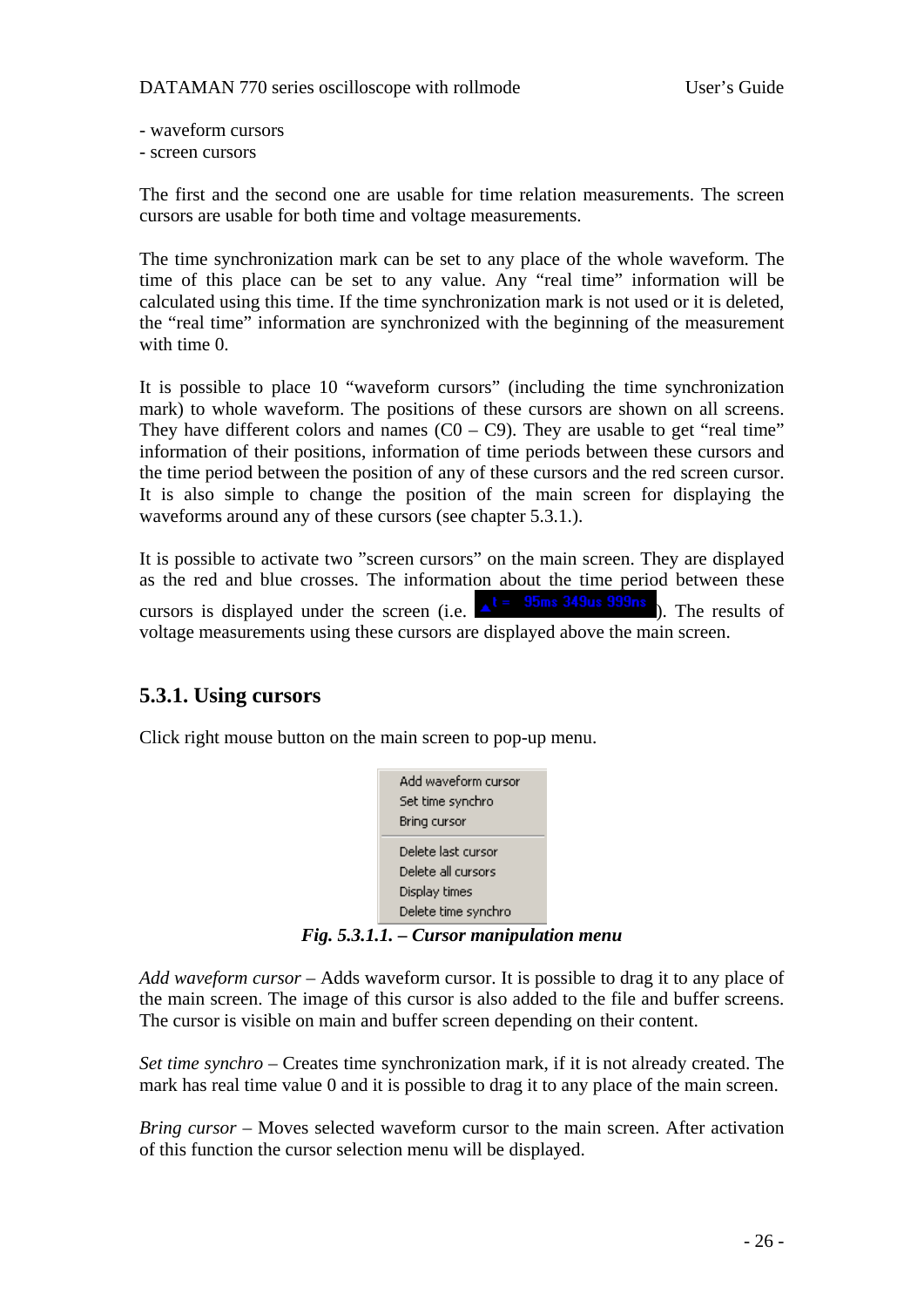#### <span id="page-26-0"></span>DATAMAN 770 series oscilloscope with rollmode User's Guide



*Fig. 5.3.1.2. – Cursor selection menu* 

*Delete last cursor –* Deletes the last added cursor

*Delete all cursors –* Deletes all waveform cursors

*Display times* – Displays time periods between cursors

|            |                           | 33                                                               | C4 | C5 | IС6                                                                           |                                                                                           | IC8 | C9                                                                                                                     | ∏imeSynchro |
|------------|---------------------------|------------------------------------------------------------------|----|----|-------------------------------------------------------------------------------|-------------------------------------------------------------------------------------------|-----|------------------------------------------------------------------------------------------------------------------------|-------------|
|            |                           |                                                                  |    |    |                                                                               |                                                                                           |     | 251 ms 981 us 975ms 598us 1 s 369ms 711 1 s 834ms 90! 2s 480ms 99" 2s 920ms 34! 3s 372ms 59! 3s 773ms 17! 4s 173ms 74! |             |
| 251ms 981u |                           |                                                                  |    |    |                                                                               |                                                                                           |     | 723ms 617us 1s 117ms 73  1s 582ms 92' 2s 229ms 15i 2s 668ms 35i 3s 120ms 61: 3s 521ms 19' 3s 921ms 76                  |             |
|            | - 975ms 598u - 723ms 617u |                                                                  |    |    |                                                                               |                                                                                           |     | 394ms 119us 859ms 310us 1s 505ms 39; 1s 944ms 74" 2s 396ms 99! 2s 797ms 58! 3s 198ms 14"                               |             |
|            |                           | l- 1s 369ms 71- 1s 117ms 73- 394ms 119u                          |    |    |                                                                               |                                                                                           |     | 465ms 190us 1s 111ms 27; 1s 550ms 62' 2s 2ms 876u; 2s 403ms 46' 2s 804ms 27}                                           |             |
|            |                           | l- 1s 834ms 9C- 1s 582ms 92- 859ms 310u- 465ms 190u              |    |    |                                                                               |                                                                                           |     | 646ms 88us : 1s 85ms 431+1s 537ms 6811s 938ms 271 2s 338ms 831                                                         |             |
|            |                           | - 2s 480ms 95- 2s 229ms 15- 1s 505ms 35- 1s 111ms 27- 646ms 88us |    |    |                                                                               |                                                                                           |     | 439ms 342us 891ms 597us 1s 292ms 18, 1s 692ms 74                                                                       |             |
|            |                           |                                                                  |    |    | - 2s 920ms 34- 2s 668ms 35- 1s 944ms 74- 1s 550ms 62- 1s 85ms 431- 439ms 342u |                                                                                           |     | 452ms 255us 852ms 839us 1s 253ms 40!                                                                                   |             |
|            |                           |                                                                  |    |    |                                                                               | - 3s 372ms 55- 3s 120ms 61- 2s 396ms 95- 2s 2ms 876u- 1s 537ms 66- 891ms 597u- 452ms 255u |     | 400ms 584us 801ms 150us                                                                                                |             |

*Fig. 5.3.1.3. – Time periods table* 

Because the string of the displayed time could be too long to display, if you locate the mouse over the time string, the full information will be displayed. The time periods are displayed including information of the relation of the cursors. It is the difference between position of the cursor from the upper row and the cursor from left column. If the time period value is negative, the cursor from left column points to later time than the cursor from upper row.

Click "Export to clipboard" to save the time periods information to the clipboard. The data consists of the pair of cursor's names followed by data period information (from position of the second cursor is subtracted the position of the first one). The example of the clipboard export follows:

 $TimeSynchro-C1 = 63ms 29us 999ns$ TimeSynchro-C2 =  $126 \text{ms}$  779us 999ns TimeSynchro-C3 = 3s 433ms 909us 999ns TimeSynchro-C $4 = 3s$  592ms 529us 999ns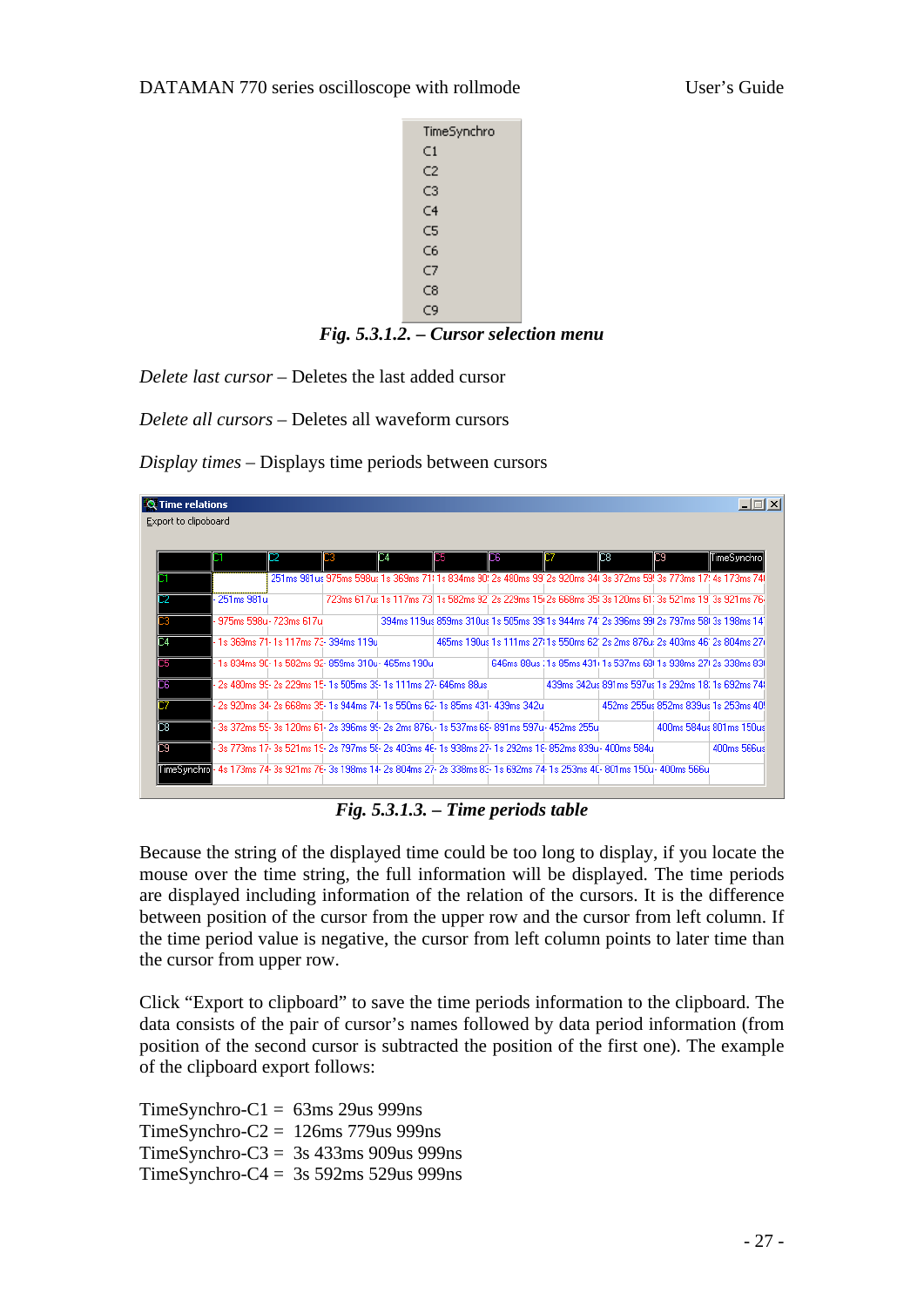```
TimeSynchro-C5 = 5s 548ms 519us 999ns
TimeSynchro-C6 = 10s 2ms 339us 999ns
TimeSynchro-C7 = 10s 64ms 739us 999ns 
TimeSynchro-C8 = 10s 128ms 419us 999ns 
TimeSynchro-C9 = 13s\,562\,\text{ms}\,360\,\text{us}C1-TimeSynchro = -63ms 49us 999ns
C1-C2 = 63ms 740us
C1-C3 = 3s 370ms 869us 999ns
C1-C4 = 3s 529ms 490us
C1-C5 = 5s 485ms 479us 999ns
C1-C6 = 9s 939ms 299us 999nsC1-C7 = 10s 1ms 699us 999ns
C1-C8 = 10s 65ms 379us 999ns
C1-C9 = 13s 499ms 320usC2-TimeSynchro = -126ms 800us
C2-C1 = -63ms 760us
C2-C3 = 3s 307ms 119us 999ns
C2-C4 = 3s \, 465 \, \text{ms} \, 739 \, \text{us} \, 999 \, \text{ns}C2-C5 = 5s 421ms 729us 999ns
C2-C6 = 9s 875ms 549us 999ns
C2-C7 = 9s 937ms 949us 999nsC2-C8 = 10s 1ms 629us 999ns
C2-C9 = 13s 435ms 569us 999nsC3-TimeSynchro = - 3s 433ms 929us 999ns
C3-C1 = -3s 370ms 889us 999ns
C3-C2 = -3s 307ms 139us 999ns
C3-C4 = 158ms 610us
C3-C5 = 2s 114ms 600us
C3-C6 = 6s 568ms 420usC3-C7 = 6s 630ms 820us
C3-C8 = 6s 694ms 500usC3-C9 = 10s 128ms 440us
C4-TimeSynchro = -3s 592ms 550us
C4-C1 = -3s 529ms 510us
C4-C2 = -3s 465ms 760us
C4-C3 = -158ms 630us
C4-C5 = 1s 955ms 979us 999ns
C4-C6 = 6s 409ms 799us 999ns
C4-C7 = 6s 472ms 199us 999ns
C4-C8 = 6s 535ms 880us
C4-C9 = 9s 969ms 819us 999nsC5-TimeSynchro = - 5s 548ms 539us 999ns 
C5-C1 = -5s 485ms 500us
C5-C2 = -5s 421ms 750us
C5-C3 = -2s 114ms 620us
C5-C4 = -1s 956ms
C5-C6 = 4s 453ms 809us 999ns
C5-C7 = 4s 516ms 210us
C5-C8 = 4s 579ms 889us 999nsC5-C9 = 8s 13ms 830us
```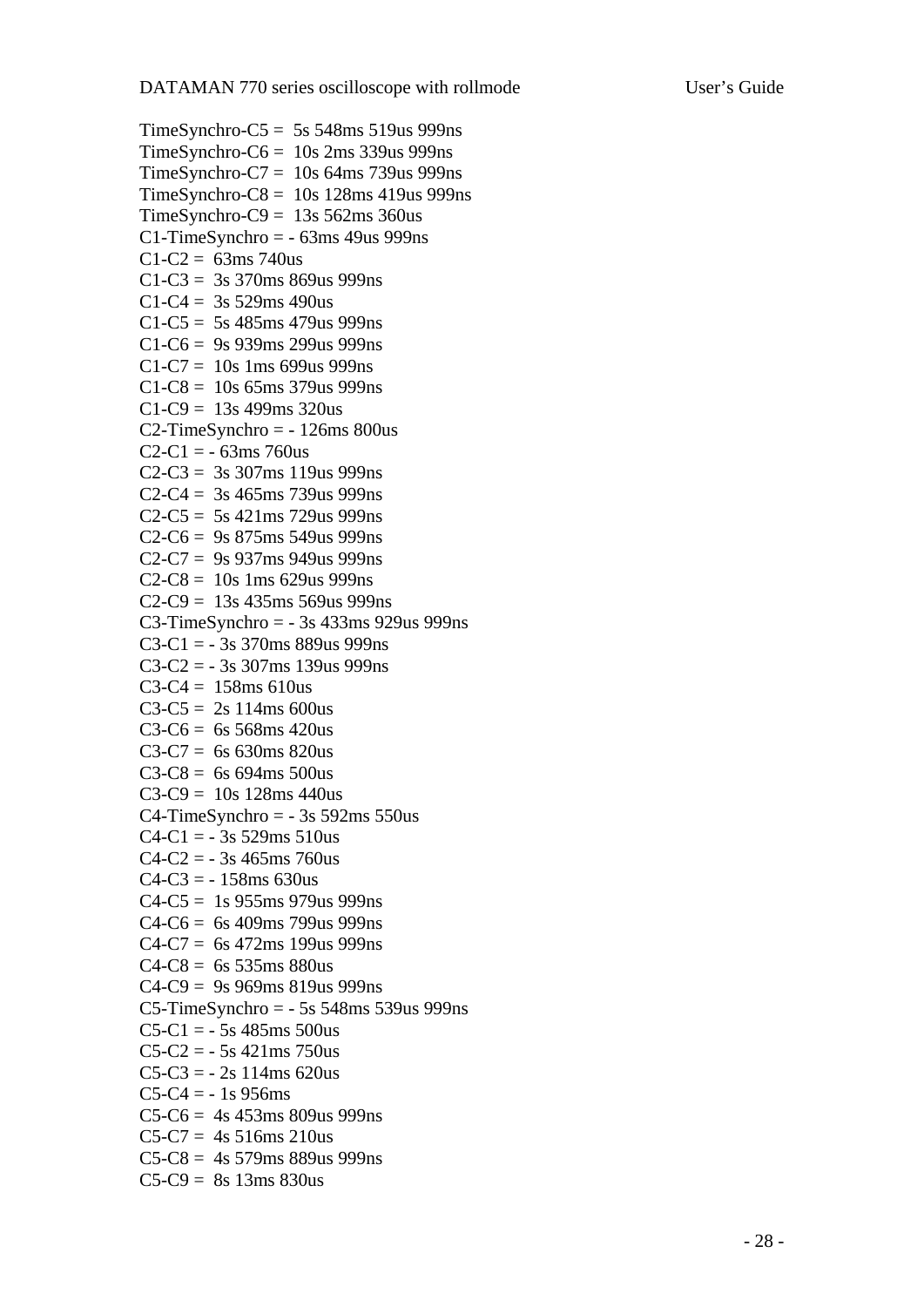<span id="page-28-0"></span>C6-TimeSynchro  $=$  - 10s 2ms 359us 999ns  $C6-C1 = -9s$  939ms 319us 999ns  $C6-C2 = -9s 875$ ms 569us 999ns  $C6-C3 = -6s$  568ms 439us 999ns  $C6-C4 = -6s$  409ms 819us 999ns  $C6-C5 = -4s 453ms 829us 999ns$  $C6-C7 = 62ms 389us 999ns$  $C6-C8 = 126$ ms 69us 999ns  $C6-C9 = 3s$  560ms 9us 999ns  $C7$ -TimeSynchro =  $-10s$  64ms 760us  $C7-C1 = -10s$  1ms 720us  $C7-C2 = -9s 937ms 969us 999ns$  $C7-C3 = -6s$  630ms 840us  $C7-C4 = -6s$  472ms 220us  $C7-C5 = -4s 516ms 230us$  $C7-C6 = -62ms\,409us\,999ns$  $C7-C8 = 63$ ms 670us  $C7-C9 = 3s$  497ms 609us 999ns C8-TimeSynchro = - 10s 128ms 439us 999ns  $C8-C1 = -10s$  65ms 399us 999ns  $C8-C2 = -10s$  1ms 649us 999ns  $C8-C3 = -6s 694ms 519us 999ns$  $C8-C4 = -6s$  535ms 899us 999ns  $C8-C5 = -4s$  579ms 909us 999ns  $C8-C6 = -126$ ms 90us  $C8-C7 = -63ms690us$ C8-C9 = 3s 433ms 929us 999ns C9-TimeSynchro = - 13s 562ms 379us 999ns  $C9 - C1 = -13s$  499ms 340us  $C9-C2 = -13s 435ms 590us$  $C9-C3 = -10s$  128ms 460us  $C9 - C4 = -9s 969$ ms 840us  $C9 - C5 = -8s$  13ms 849us 999ns  $C9 - C6 = -3s$  560ms 29us 999ns  $C9 - C7 = -3s$  497ms 630us  $C9-C8 = -3s$  433ms 949us 999ns

*Delete time synchro –* Deletes time synchronization mark

The cursor properties can be modified. After clicking on the cursor (positioned on the main screen) the following menu appears.



*Edit cursor* – Displays the property modification screen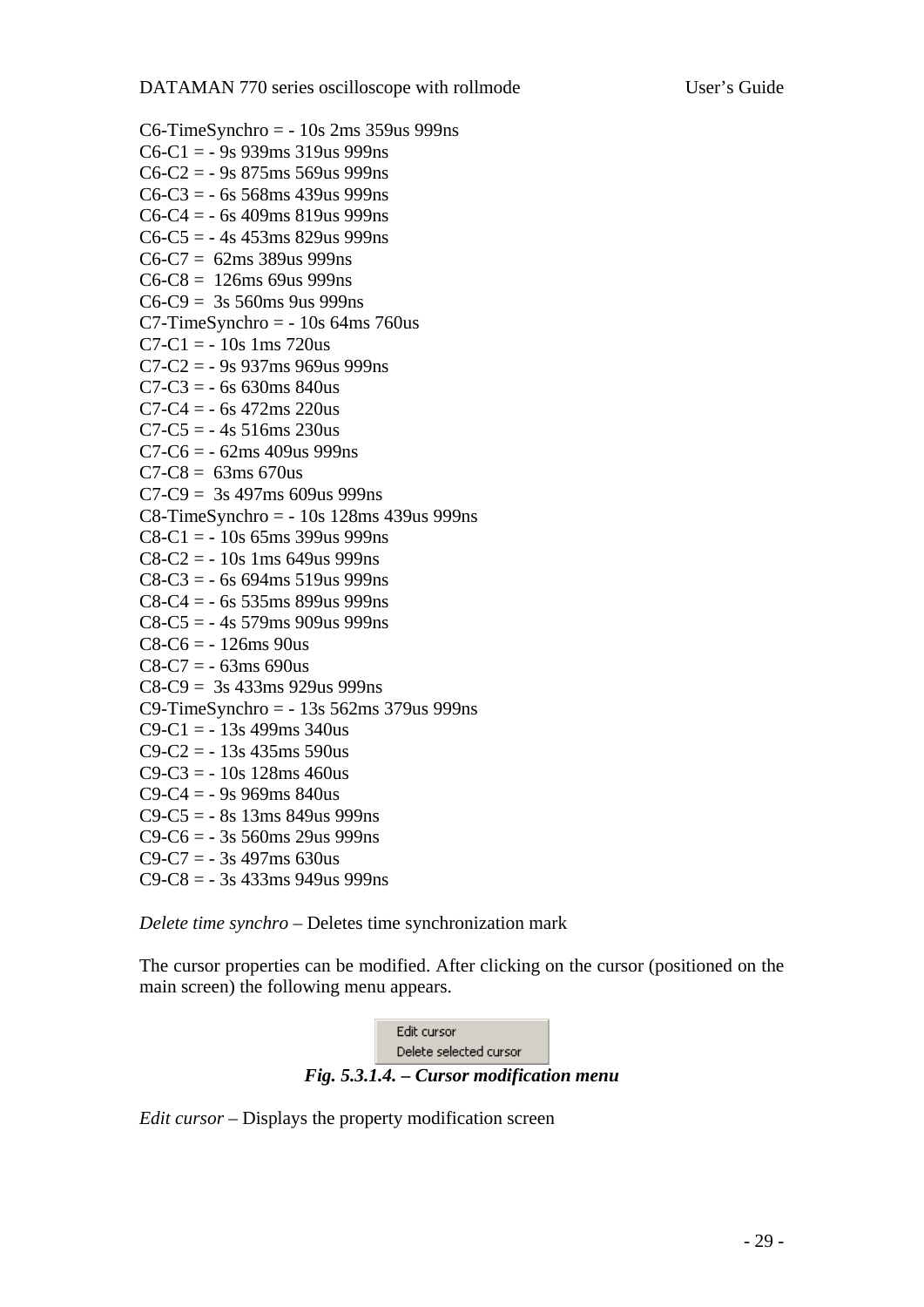### <span id="page-29-0"></span>DATAMAN 770 series oscilloscope with rollmode User's Guide

| <b>Cursor properties</b> |          |
|--------------------------|----------|
| Cursor type              | Waveform |
| Cursor color             |          |
| Cursor name              | C1       |
| Time                     |          |
| OΚ                       | Cancel   |

*Fig. 5.3.1.5. Property modification window* 

*Cursor color* – Changes the cursor's color

*Cursor name* – The name of the selected cursor

### **VARNING: No warning or error message is displayed when the entered name is the same as the name of any other cursor.**

The entered attributes become active after clicking on the "OK" button. Clicking "Cancel" closes the window with no property changes.

Clicking on the time synchronization mark opens different window.

| <b>Cursor properties</b>    |              |
|-----------------------------|--------------|
| Cursor type<br>Cursor color | Time Synchro |
| Cursor name                 | TimeSynchro  |
| Time                        | 6h16m5s497ms |
| ΟK                          | Cancel       |

*Fig. 5.3.1.6. – Time synchro mark modification window* 

*Cursor color* – Change the cursor's color

*Cursor name* – The name of the selected cursor

*Time* – Sets the real time of the time synchronization mark position. All real time information will be related to this time. The following format is usable to enter the time: xxhyymzz.zzzs. Where xxh – time in hours, yym – time in minutes, zz.zzzs – time in seconds. While entering the time information the color of the string is blue. It changes to black after pressing the "ENTER" key. Then it is possible to click to "OK", or "Cancel" as it is described above.

Fig. 5.3.1.7. shows the viewer screens with screen cursors activated. The screen cursors can be activated/deactivated using the "Cursors" button above the screens. There are nine waveform cursors and the time synchronization mark positioned over the waveform. If the screen cursor or the time synchronization mark is not visible on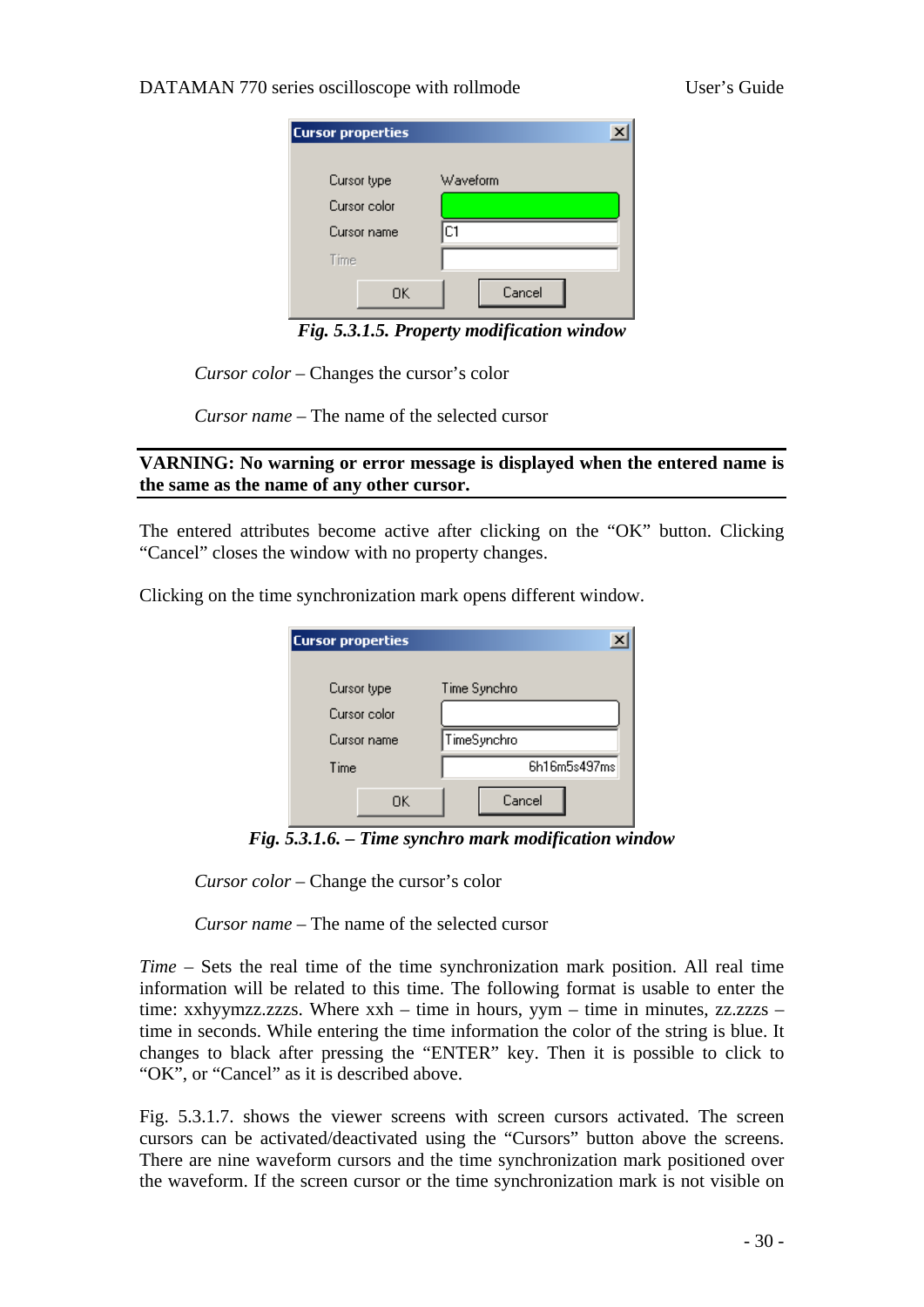<span id="page-30-0"></span>the main screen, its position is marked by left or right pointing triangle. The color of the triangle is the same as the color of the cursor.



*Fig. 5.3.1.7. – Viewer screens with waveform cursors and time synchro mark* 

The relative position (order) of these triangles is the same as the placement of the cursors.

Positioning the mouse cursor to the triangle, the real time of the cursor position and the time period between the red screen cursor and the selected waveform cursor (or synchronization time mark) is displayed. If the waveform cursor is visible on the main screen, positioning the mouse cursor to it has the same effect as the positioning to the triangle. If the screen cursors are not active, the time period between the waveform cursor and the red screen cursor is not displayed.

The triangles are also usable to change the main screen position in the waveform. Clicking to triangle changes the position of the main screen to display waveform around the selected cursor (or time synchronization mark).

The screen cursors are also usable to measure voltages. The voltage of the vertical position of red cursor, blue cursor and voltage between red and blue cursors (for channels A and B) are displayed above the screen.

# **5.3.2. Measuring non-continuous data**

Two types of discontinuity can occur:

- Internal buffer overflow during data acquisition.
- Discontinuity caused by ARM-ing data acquisition.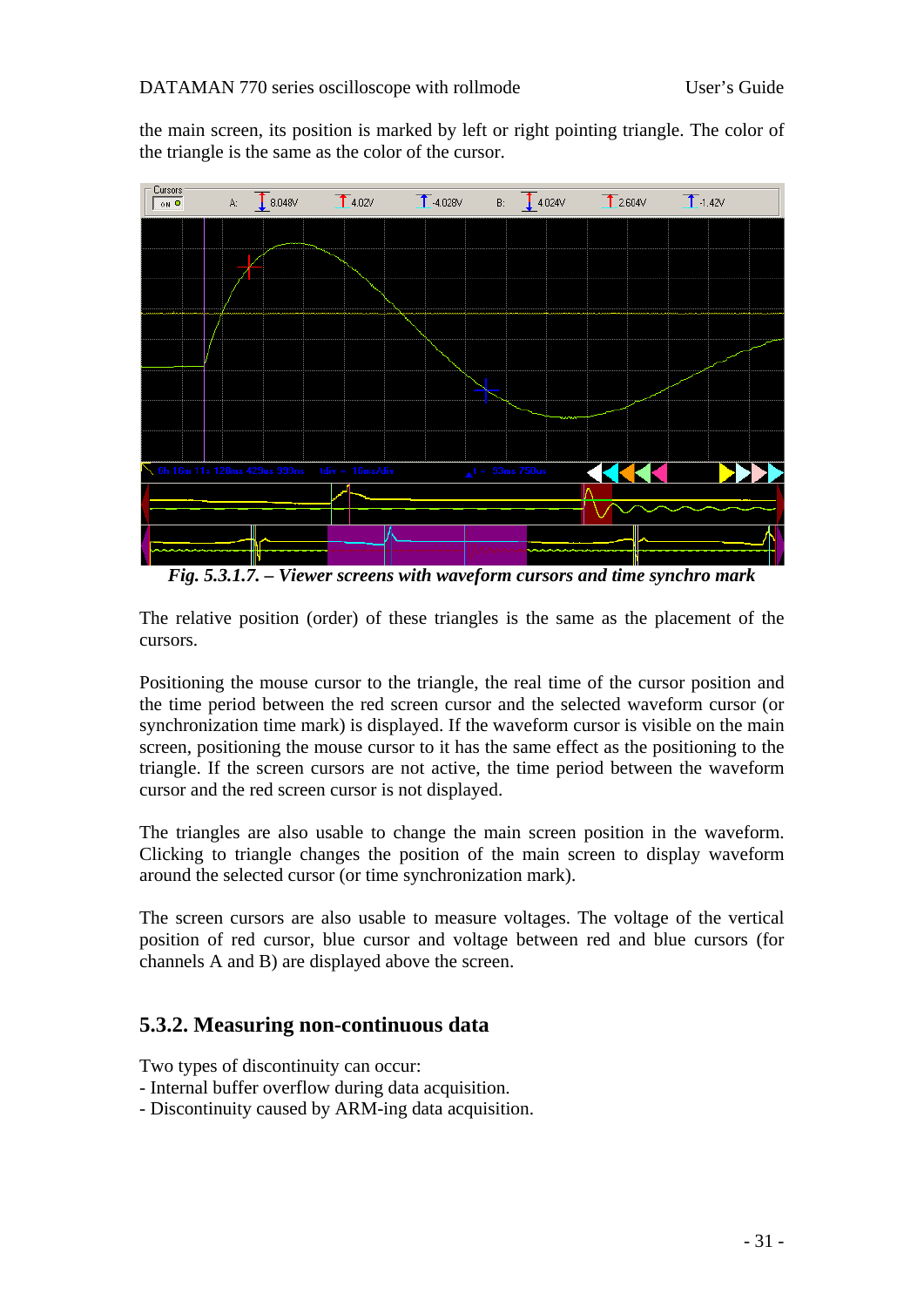<span id="page-31-0"></span>The result of a time period measurement with time discontinuity caused by internal buffer overflow is displayed in red color, or as a string followed by "!" character. This indicates, that the displayed time is not correct.

If the time break is caused by ARM-ing the data acquisition, the time can be reconstructed and there is no difference between displaying the result of measurements with no time discontinuities and with time discontinuities caused by ARM-ing.

# **5.4. Channel visibility controls**

The channel visibility controls are located in the left of the main window.



*Fig. 5.4.1. – Channel visibility controls* 

"A" – activates/deactivates channel A waveform

"B" – activates/deactivates channel B waveform

The buttons on the bottom row are reserved for future use and have no effect.

### **5.5. Waveform display mode control**

The controls are located in the bottom of the main window.



*Fig. 5.5.1. – Waveform display mode controls* 

If more than 1 sample is displayed to one dot of the waveform, it is necessary to set the mode of creating the dot. There are two buttons to choose the basic mode.

If "SNG" is selected, only the first sample of time period represented by the dot is displayed.

If "Calc" is selected, the dot is calculated out of all samples. The method of calculation depends on the following controls:

If the  $\mathbf{f}^{\bullet}$  is activated, the displayed dot is calculated as average of the measured samples.

If the  $\frac{1}{\sqrt{2}}$  is activated, the displayed dot is calculated as a maximum of measured samples.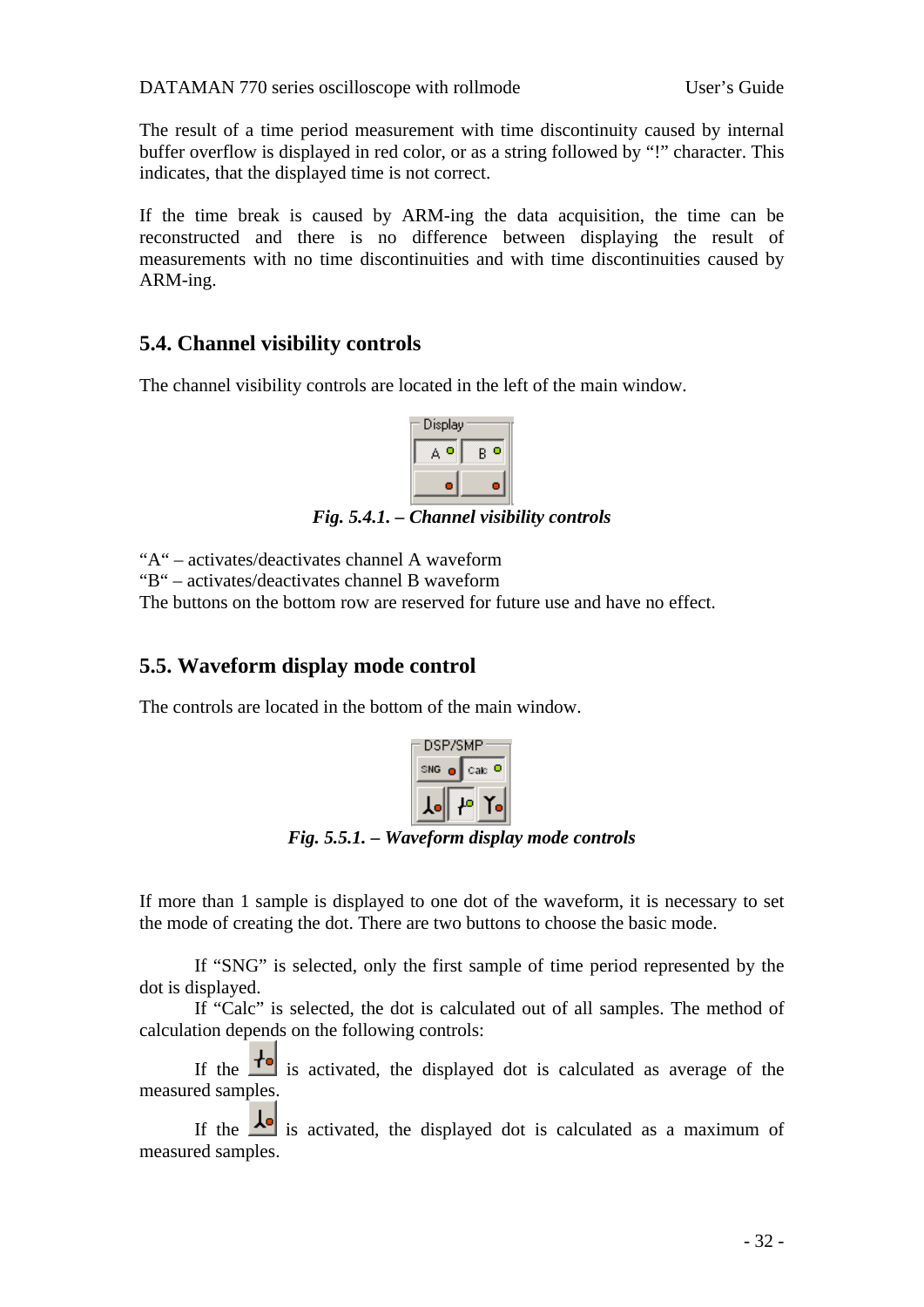<span id="page-32-0"></span>If the  $\overline{I}$  is activated, the displayed dot is calculated as a minimum of measured samples.

If both the  $\frac{1}{\sqrt{2}}$  and  $\frac{1}{\sqrt{2}}$  are activated, the line between maximum and minimum value of samples is displayed.

### **5.6. Zoom control**

The waveform displayed on the main screen can be zoomed. The zoom controls are located below the screens.



*Fig. 5.6.1. Zoom controls* 

The upper button switches zoom on/off. If it is switched off each sample is displayed as the dot on the screen. If it is activated, each displayed dot represents several samples. Number of samples (zoom ratio) is displayed on the button. The display mode is described in chapter 5.5. of this manual. The zoom ratio is controlled via buttons "-" and "+".

### **5.7. Progress indicator**

Some operations with the long data files can take lot of time. The progress indicator located in the lower left side of the main window informs you about the state of the operation.

| <b>Progress</b> |      |   |     |  |
|-----------------|------|---|-----|--|
|                 | 100% |   |     |  |
| Ready           |      |   |     |  |
|                 |      | - | - - |  |

*Fig. 5.7.1. Progress indicator* 

The type of operation is indicated below the progress indicator.

### **5.8. Main menu**

 The main menu is located in the top of the main window. Following menu items are available:

*File | Print –* Opens the print manager *. File | Exit –* Closes application. *Settings | Color setup* – Opens window for color selection.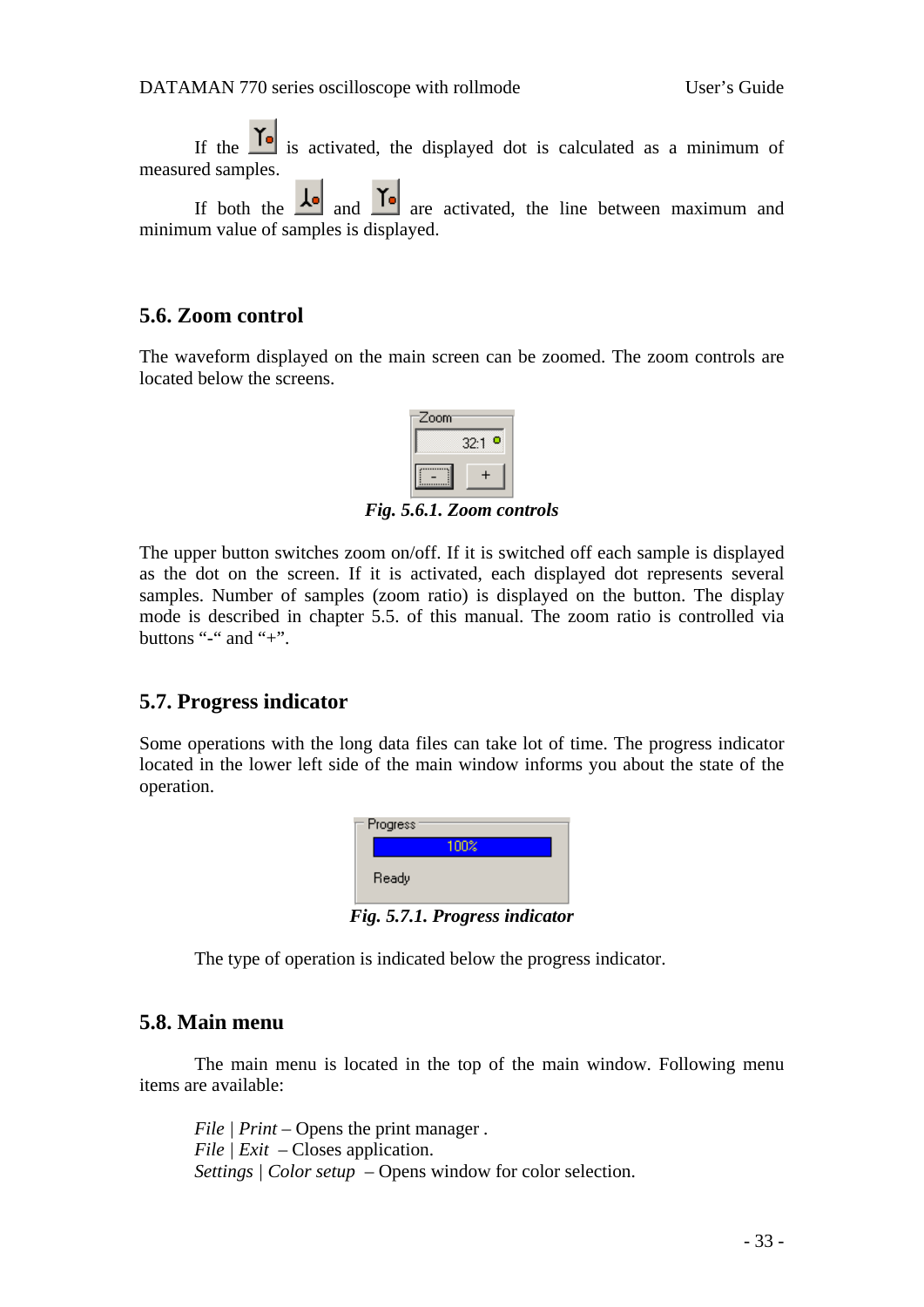*Settings | Show grid* – Activates/deactivates the grid on the main screen. *Help* | *Index –* Displays the Help index.

<span id="page-33-0"></span>*Help* | *Dataman web* – Starts the internet browser installed in the computer to display the Dataman web site. This feature works only if the computer is already connected to internet.

*Help* | *Support* – Sends the e-mail message to the Dataman customer support. This feature works only if the computer has connection to internet.

*Help | About* – Displays information about product.

### **5.8.1. Print Support**

To open the print manager window, click the "Print" item of the [main menu](#page-0-0).



*Fig. 5.8.1.1. - Print Manager Window* 

On the left side of the window the page is previewed as it will be printed. Several important parts of the page are highlighted. The lines marking these parts will not be printed. The red line outlines the printable area of the page. Selected object is marked by black dashed outline.

To select an object, click it. You can move it into a desired position by dragging it. To change the size of a chosen object, drag its outline.

In the lower right corner of the window the following information on the properties of the selected object is shown:

"Name" – Name of the object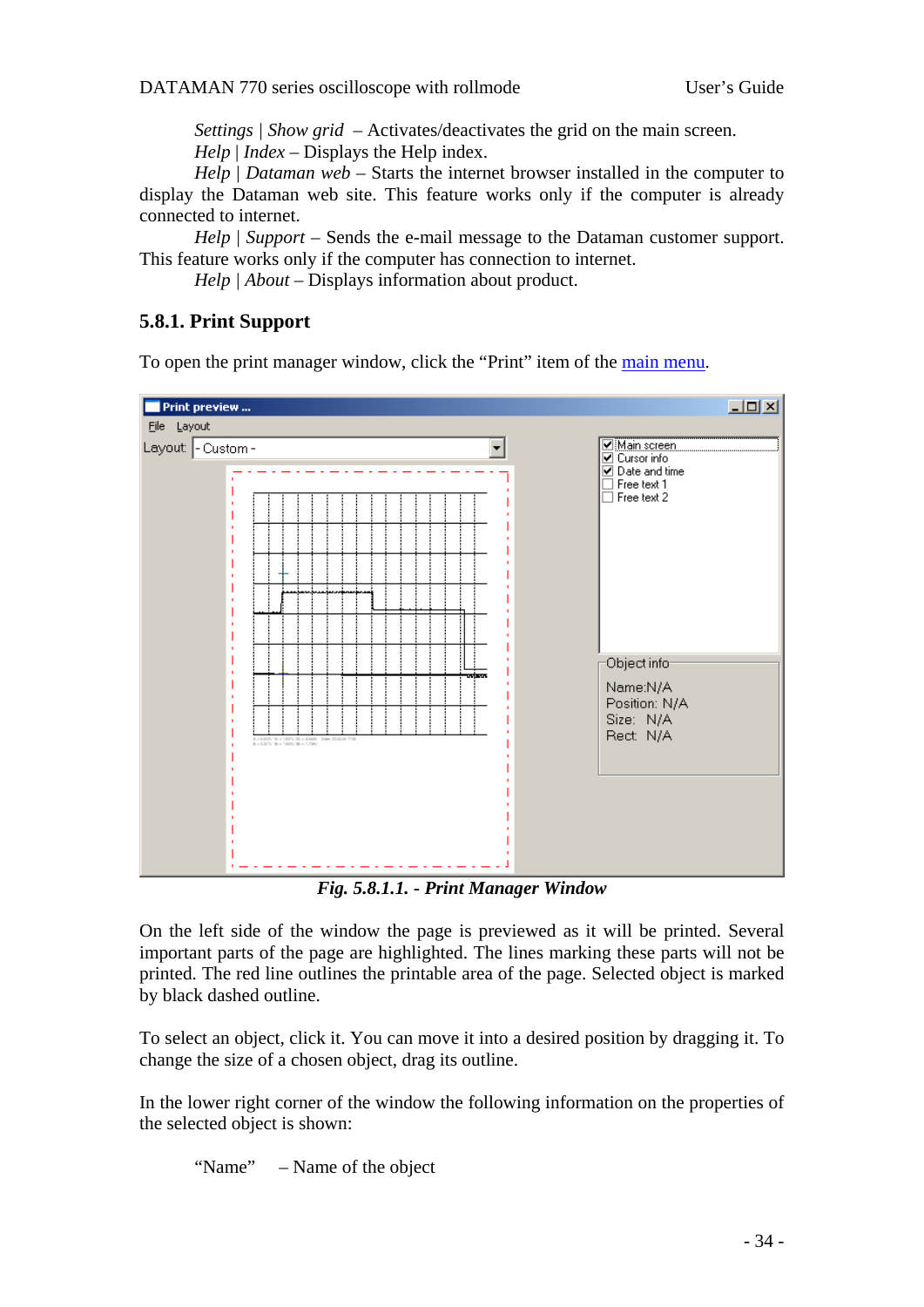<span id="page-34-0"></span>"Position" – Coordinates of the upper-left corner of the object on the page in millimeters

"Size" – Size of the object in millimeters

"Rect" – Position of the upper-left corner and the lower-right corner on the page in millimeters

| Object info                                                                                          |  |
|------------------------------------------------------------------------------------------------------|--|
| Name:Main screen<br>Position: [20mm, 20mm]<br>$Size: 257mm \times 133mm$<br>Rect: [20,20,277,153] mm |  |

*Fig. 5.8.1.2. - Object Info* 

In the upper-right corner of the window names of all the objects that can be placed into the page are listed. To display/hide an object, click the box next to the object name. To select an object, click the name of the object (if the object is displayed).

| ☑ Main screen<br>⊿ Cursor info<br>$\mathsf{\Sigma}\hspace{1pt}\mathsf{D}$ ate and time<br>Free text 1<br>$\Box$ Free text 2 |  |
|-----------------------------------------------------------------------------------------------------------------------------|--|
|                                                                                                                             |  |
|                                                                                                                             |  |

*Fig. 5.8.1.3. - List of available objects* 

**TIP: Two objects with content that can be specified by the user are available (objects "Free text 1" and "Free text 2"). Double-clicking any of these objects opens a dialog window to insert the text to be displayed.** 

It is possible to select automatic layout and predefined schemes of object display in the "Layout" combo-box. Choosing the "Custom" item does not affect the current layout.

**WARNING: In the "Layout" combo-box only the layouts available for the current paper size are shown.** 

It is possible to save a modified layout under the current name choosing the "*Layout | Save layout*" item of the main menu of this window. To save it under a different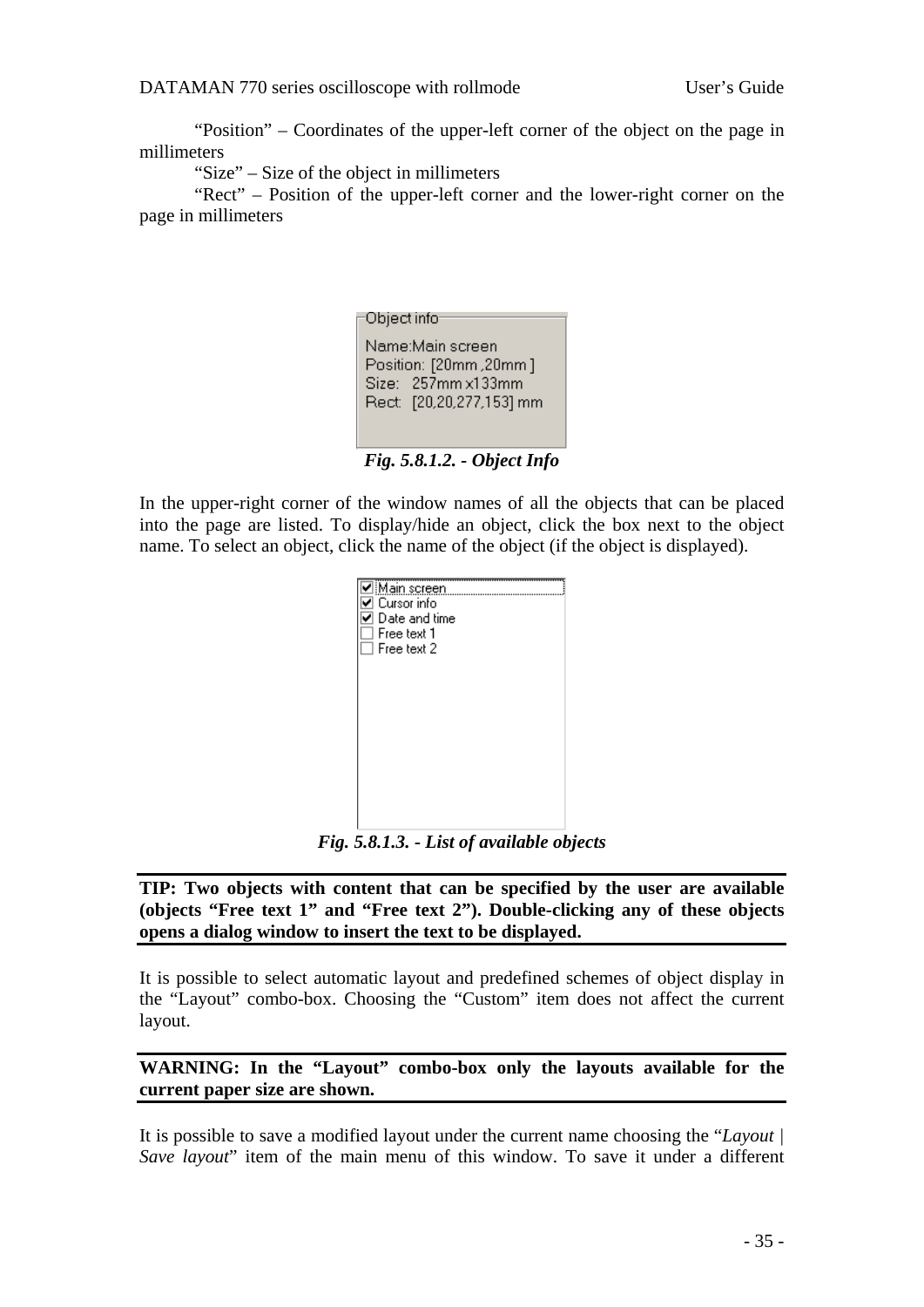<span id="page-35-0"></span>name, choose "*Layout | Save layout as*". A dialog box will appear to insert the name for the new layout.

Following are the other items Layout menu consists of: "*Layout | Manage layouts*" – Opens the Layout manager window. "*File | Printer setup*" – Opens the printer settings window "*File | Print*" – Prints the page *"File | Close" –* Terminates the print manager

### **5.8.1.1. Setting the name of a new layout**

To open the Specify layout name dialog window, select the "*Layout | Save layout as*" item. Now you can enter the name of the new scheme.

| <b>Specify layout name</b>           |                                                                                                                                                                                                                                                                                                                                                                                                    |  |  |  |
|--------------------------------------|----------------------------------------------------------------------------------------------------------------------------------------------------------------------------------------------------------------------------------------------------------------------------------------------------------------------------------------------------------------------------------------------------|--|--|--|
| A4 - Landscape, MyOwn<br>New layout: |                                                                                                                                                                                                                                                                                                                                                                                                    |  |  |  |
| Existing layouts:<br>0K<br>Cancel    | A4 - Landscape, full screen<br>A4 - Landscape, tall screen<br>A4 - Landscape, wide screen<br>A4 - Portrait, full screen<br>A4 - Portrait, tall screen<br>A4 - Portrait, wide screen<br>Letter - Landscape, full screen<br>Letter - Landscape, tall screen<br>Letter - Landscape, wide screen<br>Letter - Portrait, full screen<br>Letter - Portrait, tall screen<br>Letter - Portrait, wide screen |  |  |  |

*Fig. 5.8.1.1.1. - Specify Layout Name Window* 

It is necessary to insert a name of the new layout into the "New layout" box. This name has to differ from the names of the existing layouts. If the name would be identical with the name of another layout, this layout would be replaced by the new layout. At the same time the existing layout would be highlighted in the layout list. If you click a name of a layout in the list, this name will appear in the "New layout" box.

To save the layout, click the OK button.

### **5.8.1.2. Layout Manager**

To open the Layout Manager window, select the "*Layout | Manage layouts*" item in the main menu of the print manager window.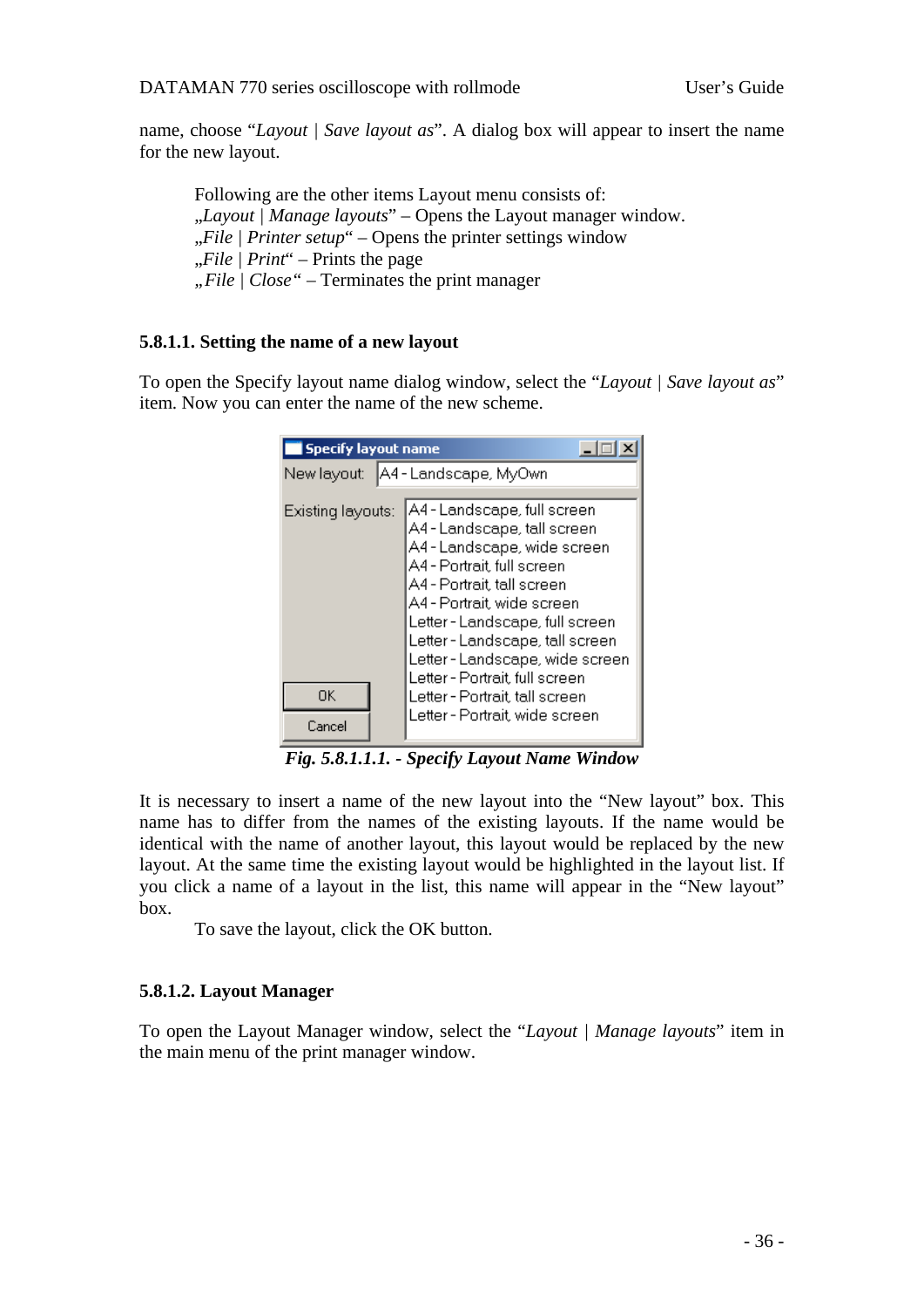### <span id="page-36-0"></span>DATAMAN 770 series oscilloscope with rollmode User's Guide

| <b>Manage layouts</b>                                                                                                                                                                                                                                                                                |        |  |
|------------------------------------------------------------------------------------------------------------------------------------------------------------------------------------------------------------------------------------------------------------------------------------------------------|--------|--|
| Layout name:   A4 - Portrait, full screen                                                                                                                                                                                                                                                            |        |  |
| A4 - Landscape, full screen                                                                                                                                                                                                                                                                          | Rename |  |
| A4 - Landscape, tall screen<br>A4 - Landscape, wide screen                                                                                                                                                                                                                                           | Delete |  |
| A4 - Portrait, full screen<br>A4 - Portrait, tall screen<br>A4 - Portrait wide screen<br>Letter - Landscape, full screen<br>Letter - Landscape, tall screen<br>Letter - Landscape, wide screen<br>Letter - Portrait, full screen<br>Letter - Portrait, tall screen<br>Letter - Portrait, wide screen |        |  |
|                                                                                                                                                                                                                                                                                                      | OΚ     |  |

*Fig. 5.8.1.2.1. - Layout Manager Window* 

To select a layout, double-click its name in the list.

To erase the selected layout, click the "Delete" button.

To rename a layout, select it, insert the new name into the "Layout name" box and then click the "Rename" button.

### **5.8.2. Color settings window**

The color settings window is opened after click on the main menu item.

| <b>Color settings</b> |      |        |
|-----------------------|------|--------|
| Channel A Set -       |      | ΠK     |
| Channel B             | -Set | Cancel |
| Grid                  | Set  |        |
| Background Set =      |      |        |
|                       |      |        |

*Fig. 4.15.2.1. – Color settings window* 

 Click "Set" button located by label to open standard operating system color dialog to change color of:

"Channel A" – channel A waveform and controls

"Channel B" – channel B waveform and controls

"Grid" – grid

"Background" – background

# **6. Data file format**

The format of acquired data is described in this chapter. The name of the file can be any Windows compatible string with extension "rmd".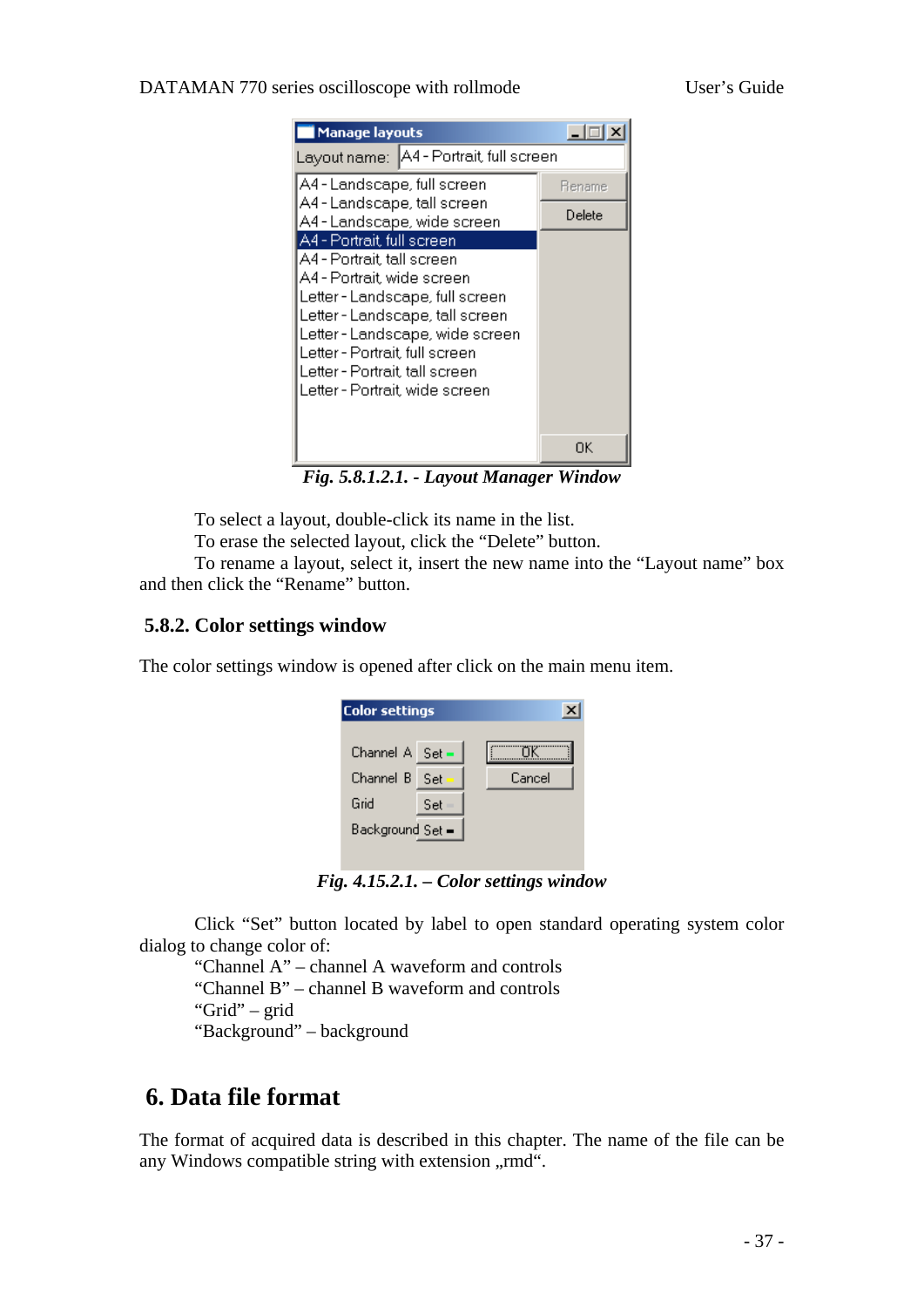# <span id="page-37-0"></span>**6.1. File contents**

The main part of the file contains data measured by the oscilloscope. Also the following data defining the oscilloscope's setup are present:

- Vertical shift of channel A
- Vertical shift of channel B
- Attenuation of the probe connected to input of channel A
- Attenuation of the probe connected to input of channel B
- AC/DC switch setting on channel A
- AC/DC switch setting on channel B
- Position of zero, channel A
- Position of zero, channel B
- Sampling frequency
- Sensitivity of channel A
- Sensitivity of channel B

In addition to these information, there are two special indicators to indicate the ARM and OVERRUN conditions of data acquisition.

# **6.2. Data format**

The samples are represented as the 8 bit values with valid data range from 1 to 255.

### **TIP: The value 0 for acquired data is invalid. It is used to indicate the field of special information.**

The samples are stored chronologically in order of sampling. Channel B is first.

The special indicators are stored in the place of occurrence. There are two special indicators, both are 16 bit wide:

ARM: 0x0002 (this indicator is stored in 16 bit word as 02 00, because the Big Endian method is used.).

OVERRUN: 0x0001 (this indicator is stored in 16 bit word as 01 00, because the Big Endian method is used.).

# **6.3. The oscilloscope settings**

All oscilloscope settings are stored as the array of 16 bit words. The structure of the array is as follows:

0x0000 – Beginning of the oscilloscope settings field.

LNG - Length of the structure including field indicator in 16-bit wide words.

- CODE Setting code
- DATA Data for described setting